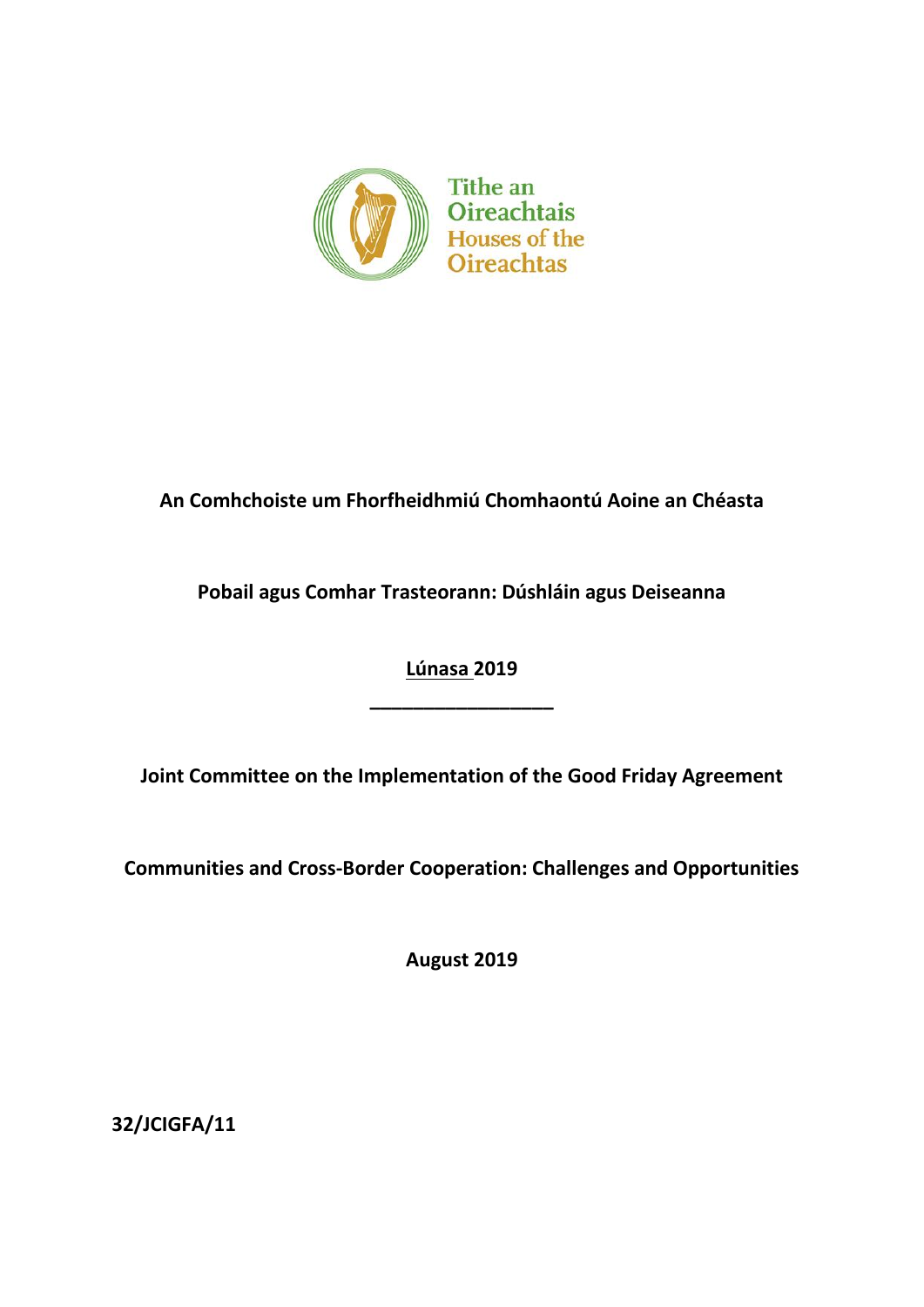# Contents

| ANNEX: FULLER NOTE ON CHALLENGES AND ISSUES FOR THE CENTRAL BORDER REGION, FOR<br>WHICH COMMITTEE SUPPORT AND ASSISTANCE WOULD BE WELCOMED [provided by ICBAN in                          |
|-------------------------------------------------------------------------------------------------------------------------------------------------------------------------------------------|
|                                                                                                                                                                                           |
| Key Recommendations of the report "Brexit and the Border Corridor on the Island of Ireland:                                                                                               |
|                                                                                                                                                                                           |
|                                                                                                                                                                                           |
|                                                                                                                                                                                           |
|                                                                                                                                                                                           |
|                                                                                                                                                                                           |
|                                                                                                                                                                                           |
|                                                                                                                                                                                           |
|                                                                                                                                                                                           |
|                                                                                                                                                                                           |
|                                                                                                                                                                                           |
| Northern Ireland MPs invited to attend and participate in meetings of the Joint Oireachtas<br>Committee on the Implementation of the Good Friday Agreement under Term of Reference (4).26 |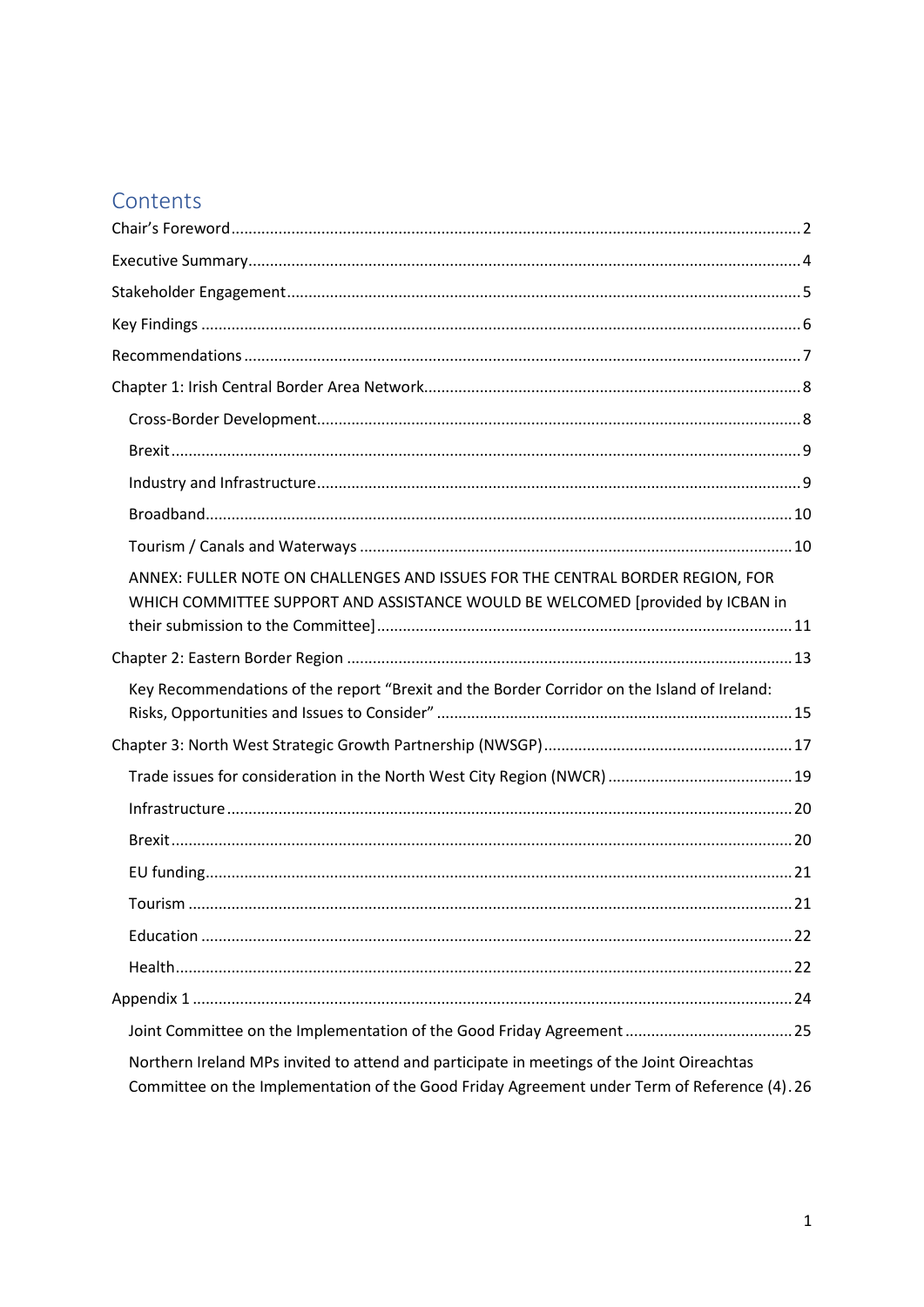## <span id="page-2-0"></span>**Chair's Foreword**



**Seán Crowe TD Committee Chair (SF)**

The signing of the Good Friday Agreement was the foundation for peace and an end to conflict on this island. Although cross-border cooperation has been long established, the signing of this international peace treaty opened up greater opportunities for cooperation, and the development of strong cross-community advocacy on behalf of various regions along the border.

On 23 June 2016, the people of Britain voted in favour of leaving the European Union with 51.9% voting to leave and 48.1% voting to remain. In Northern Ireland, 55.8% voted to remain and 44.2% of the electorate voted to leave. The results have brought sharp focus to the implications of Brexit for the Good Friday Agreement and border communities.

It is recognised that the EU, from the outset, has played an important role in supporting and nurturing the peace process. Common membership of the EU is referenced throughout the Good Friday Agreement. EU financial support has been indispensable and transformative, particularly in the area of peace building and reconciliation. Uncertainty of what Brexit will be, and its potential impact, makes any assessment of challenges very difficult. Recent events in Westminster parliament gives rise to further concerns pertaining to the implications of Brexit for Northern Ireland.

The Joint Committee on the Implementation of the Good Friday Agreement (the Committee) agreed that consideration of Brexit and its potential impact on border communities necessitated further examination and invited three cross-border local authority organisations to meet with the Committee and discuss the challenges they now face.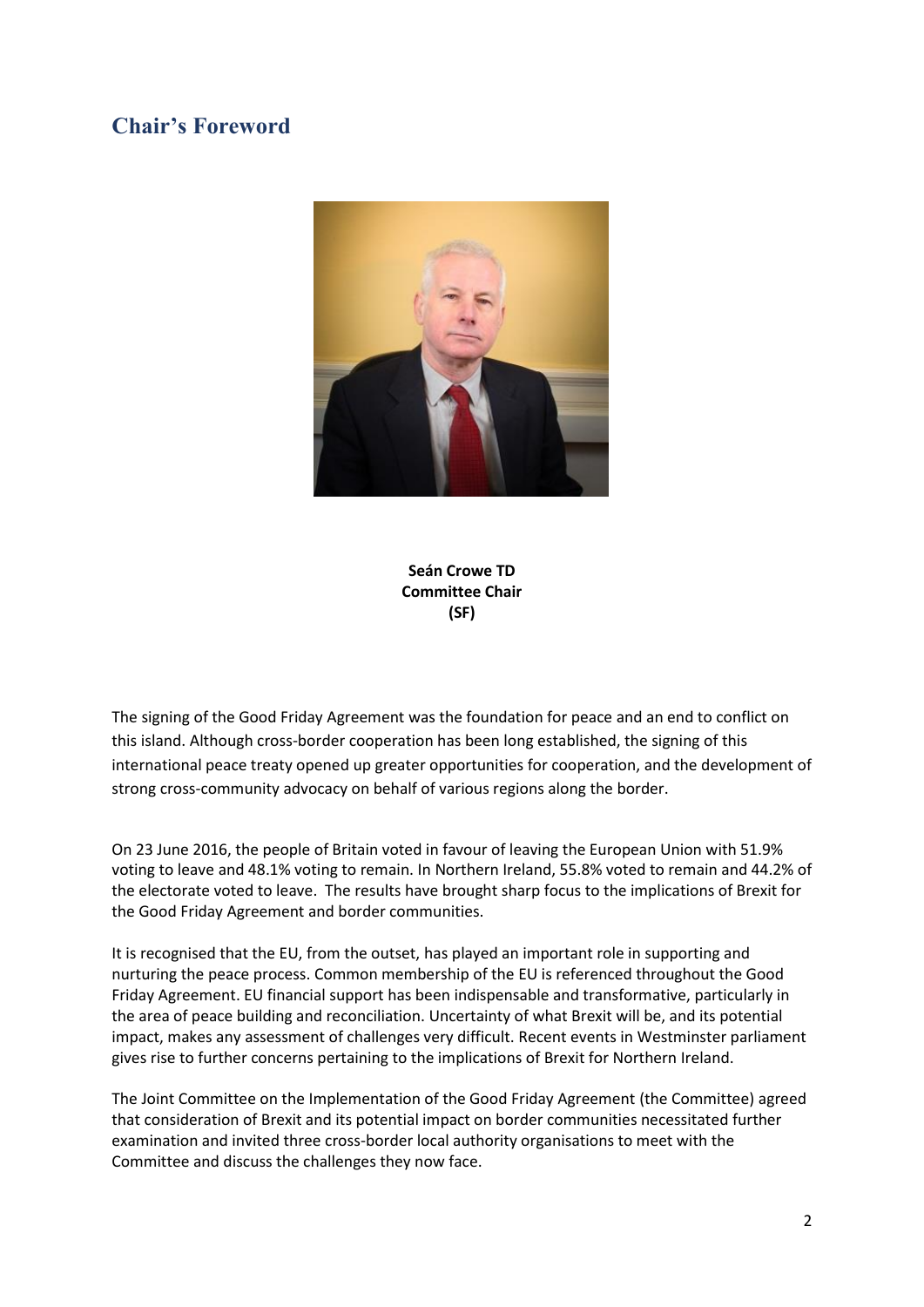A number of key findings and recommendations arose from the meetings conducted, and the written contributions made to the Committee.

The Committee acknowledges that it was not possible, due to time constraints, to include all stakeholders and all themes. The Committee remains strongly committed to dealing with legacy issues and matters impacting on victims and survivors and has continued hearings on these matters throughout the last three years since the Brexit vote. While legacy matters were not the primary focus of these hearings, the Committee acknowledges that the relationships built by the crossborder bodies and the work they do in developing their various regions demonstrates a compelling model of the positives that can be achieved by working together to identify solutions that will benefit all citizens. The Committee hopes that these positives will help to create the space and ability for legacy matters to be dealt with.

I wish to thank all stakeholders who came before our Committee and made contributions on this issue. I wish to commend them on their work and commitment and assure them of the continuing support of the Committee.

Scan Drown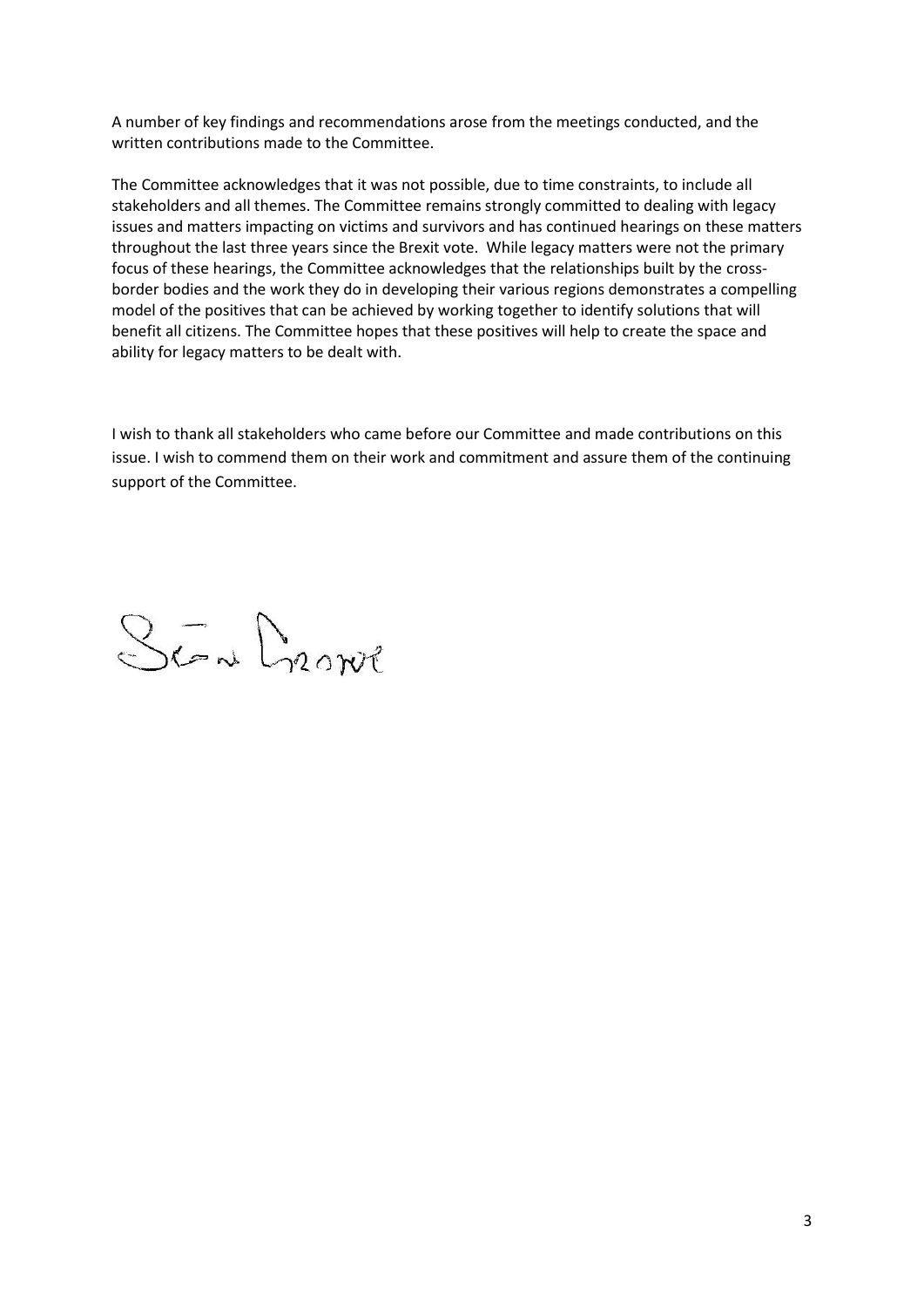## <span id="page-4-0"></span>**Executive Summary**

The implications of Brexit for the Good Friday Agreement have been explicitly recognised as one of the most important matters to be resolved in the Brexit negotiations.

The EU made the issue of the land border on the island of Ireland one of the three priority issues to discuss in the negotiations with the UK and this is indicative of just how serious a risk Brexit poses to peace and prosperity on this island.

The Committee welcomes the progress made by the Government to date in ensuring that the central importance of safeguarding the Good Friday Agreement is fully appreciated and recognised at EU level.

However, as this report outlines, there is no room for complacency and the implications for the Good Friday Agreement and the communities along the border are both complex and multi-faceted.

This report, based on three hearings, outlines the impact of Brexit on communities living in the border region from the North West through to mid and central Ulster covered by the Irish Central Border Area Network (ICBAN) and on to the Eastern Border Region. The Committee heard that these communities have already been affected economically by the prospect of Brexit.

The Committee heard of the serious concerns around the future of EU funding beyond 2020, particularly the PEACE and INTERREG programmes which have contributed so much to the peace process. The importance of maintaining these programmes was emphasised. In the event that these programmes cannot be maintained, establishing comprehensive successor programmes is essential.

The Committee also heard how communities along the border - both north and south - are lagging economically since 2016 in stark contrast to strong economic growth and employment in other parts of Ireland and Northern Ireland.

The Committee heard about the need to develop north south infrastructure and the need to undertake comprehensive impact assessments to potential changes to EU directives and regulations in Northern Ireland.

At the time of writing this report, Committee members, border communities and the wider public have no clearer understanding of how a hard border is to be avoided. A consistent message throughout hearings is that avoidance of a hard border is a top priority for those people who would be most affected by such a border.

The Committee underlines the crucial importance of maintaining an open, free flowing border allowing for the continued development of the all island economy in all respects. Infrastructural needs, agribusiness, cross border businesses and industries, including the retail sector, as well as SMEs, all stand to be adversely affected by Brexit and therefore a tailored solution based on geography, relationships, politics and people remains the goal.

The Committee welcomes the EU's declaration providing legal certainty that the entire territory of any future united Ireland would automatically become part of the EU in line with the Good Friday Agreement's principle of consent.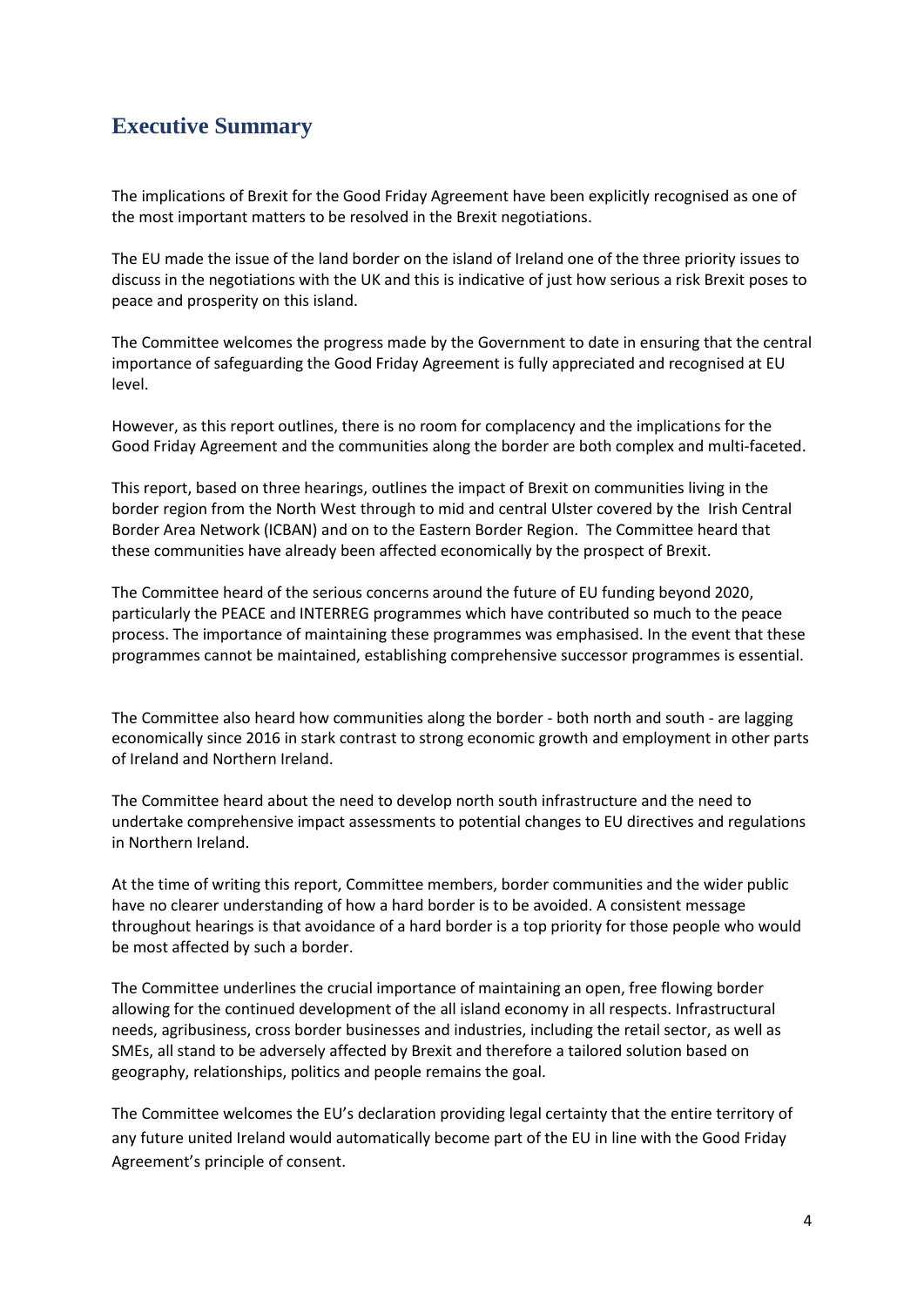## <span id="page-5-0"></span>**Stakeholder Engagement**

#### **14 February 2019 (session 1)**

**Mr. Paul Robinson – Chairman, ICBAN**

**Mr. Shane Campbell – CEO, ICBAN**

**Mr. Pat Treanor – SF, Monaghan County Council**

**Mr. Adrian McCreesh – Director, Mid-Ulster Council** 

**Mr. Alex Baird – UUP, Fermanagh and Omagh District Council**

**Mr. Eoin Doyle – Director, Cavan County Council**

#### **14 February 2019 (session 2)**

**Ms. Pamela Arthurs – Chief Executive, East Border Region**

**Ald. Arnold Hatch – UUP, Armagh, Banbridge and Craigavon Council** 

**Cllr PJ O'Hanlon – FF, Monaghan County Council** 

### **4 April 2019**

**Cllr Seamus O'Domhnaill – FF, Donegal County Council**

**Cllr Bernard McGuiness – FG, Donegal County Council**

**Seamus Neely – Chief Executive, Donegal County Council**

**John Kelpie – Chief Executive, Derry City and Strabane District Council** 

**Cllr Gus Hastings – SDLP, Derry City and Strabane District Council, Chairman Northwest Regional Development Group**

Full transcripts of all meetings and submissions from stakeholders are available at [www.oireachtas.ie](http://www.oireachtas.ie/)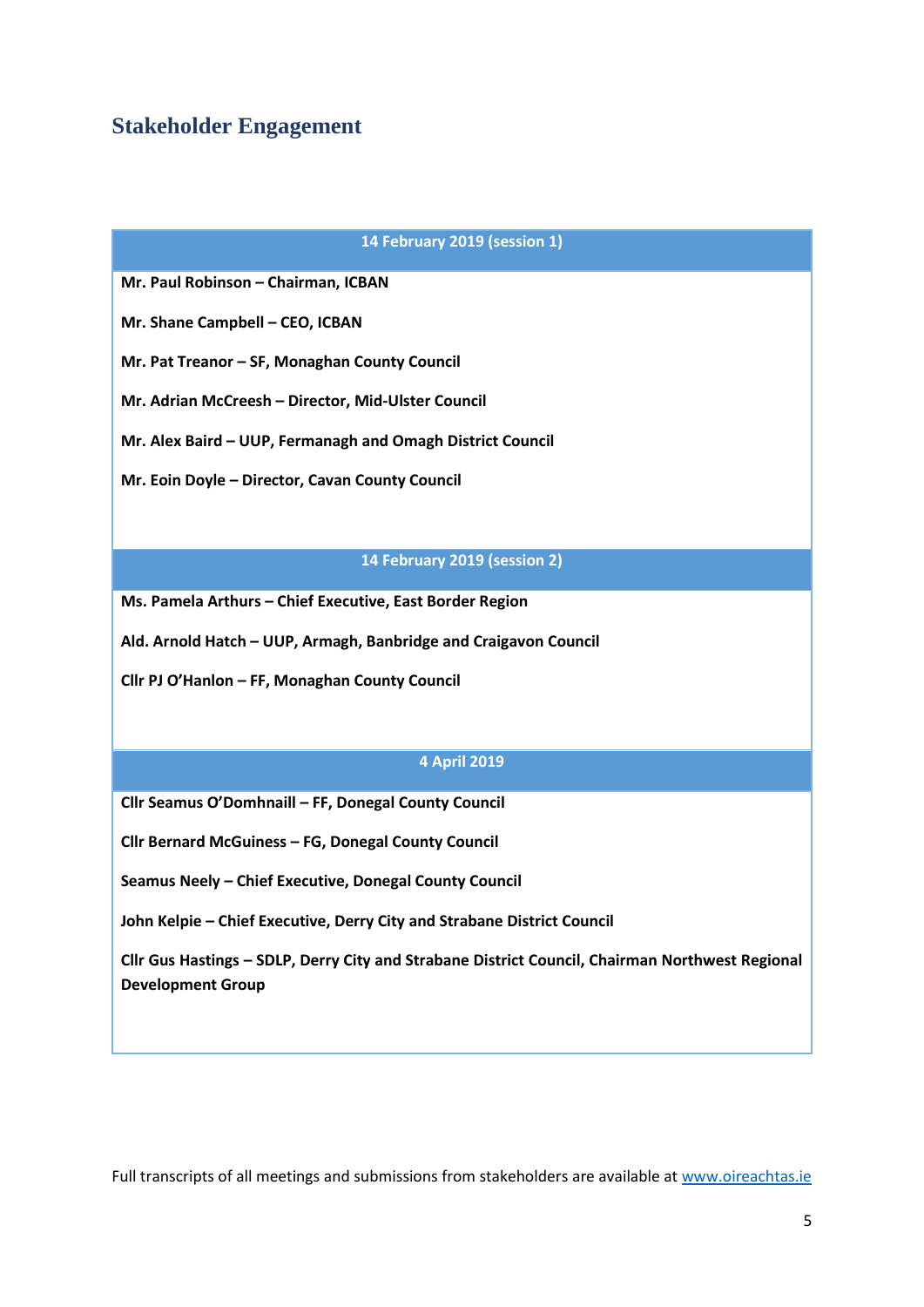# <span id="page-6-0"></span>**Key Findings**

A central priority must be that commitments to cross-border cooperation embedded in the Good Friday Agreement remain a priority. Cross-border cooperation will become increasingly important to address the challenges resulting from economic, social and political uncertainty and instability. It is essential that the soft infrastructure necessitated be established to support cross-border cooperation.

Links at departmental and local government level and within civil society networks and projects must be protected and nurtured.

Strand II of the Good Friday Agreement provided for the institutional environment necessary to develop and promote increased cross-border cooperation. This has been central to the invisible 500km long border in place today and the significant development of daily activity – whether it be for trade, business, employment, education, access to services, tourism or otherwise – that takes place across the border every minute of every day. While there are 300 formal crossing points (and numerous informal ones) and an estimated 1,852,000 car crossings every month, there are currently no formal check points or requirements to stop. The border is now, for all intents and purposes, invisible.

The interests of border regions must remain central to both governments and the Northern Ireland Executive, including in terms of EU funding which is guaranteed to 2020 (discussed further in Chapter 3). Existing EU directives and regulations should remain in place until such time as any proposed change has been subject to comprehensive territorial, equality and environmental impact assessment

Members and witnesses expressed concern about the future of North South bodies given that a large part of their work is EU related, managing EU funded projects or transposing EU standards. Clarity is required urgently.

Given the challenges Brexit presents, the importance of bringing infrastructure in border regions up to standard and urgently fulfilling commitments made has never been more important.

Existing EU directives and regulations should remain in place until any proposed change has been subject to comprehensive equality and environmental impact assessment in border regions.

The Committee heard that Intertrade Ireland's remit in promoting cross border business and trade will face considerable challenges in the event the UK leaves the Single Market. More generally, members expressed concern about the impact of Brexit on cooperation between local authorities on both sides of the border working on joint programmes.

The North South Consultative Forum has an important role to play. The Committee urges all parties to address these outstanding elements of the Good Friday Agreement as a matter of urgency.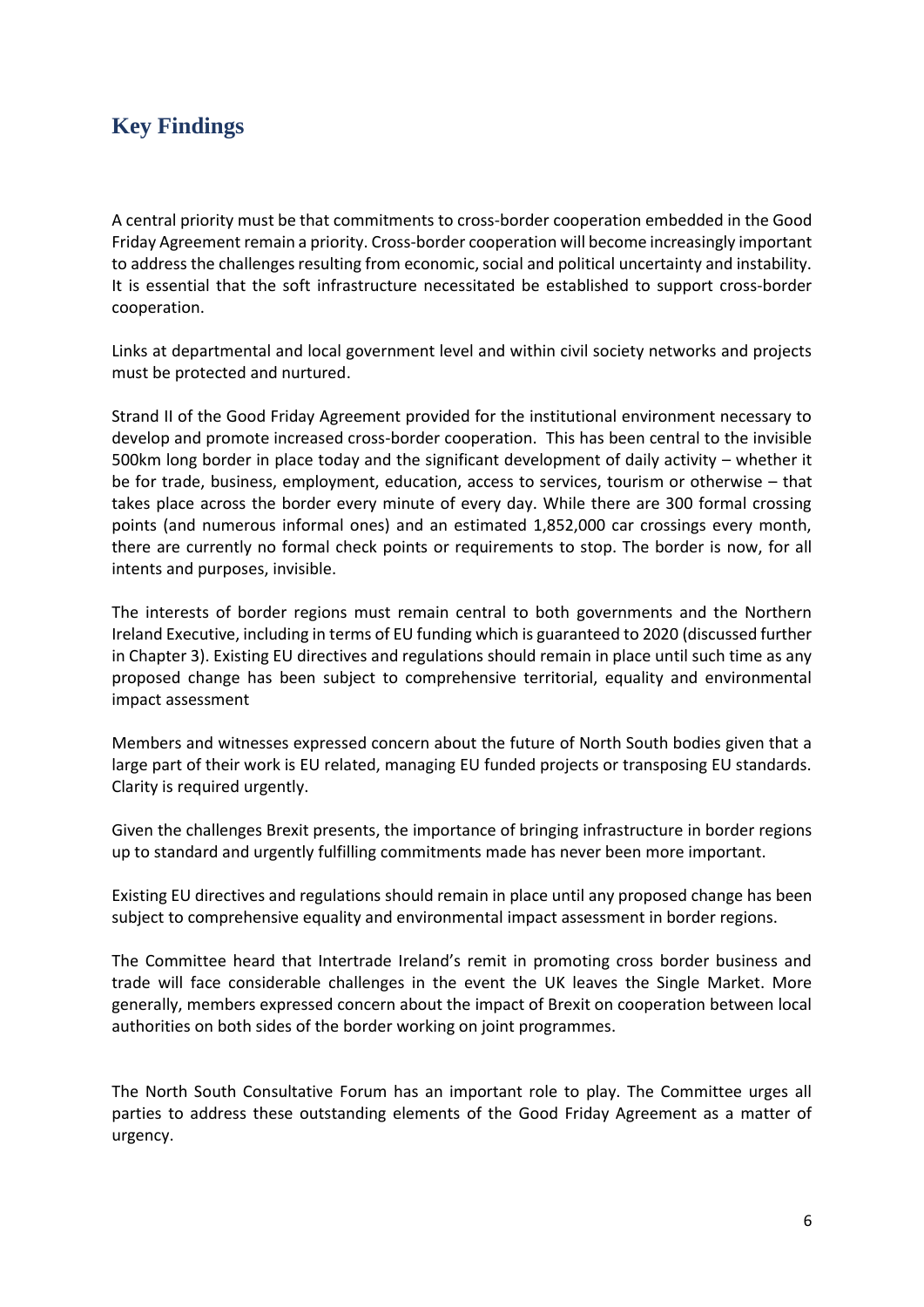## <span id="page-7-0"></span>**Recommendations**

The Committee recommends that consideration is given to developing an island-wide territorial cohesion policy, which would include a Cross-border Infrastructure and Investment Plan / Fund, to replace any loss of common INTERREG and Peace funds.

The Committee recognises the need to promote the three border regions as areas of national importance. Such designation must be reinforced by a national commitment to address the identified strategic infrastructural short-comings and redress historic underinvestment.

The Committee recommends comprehensive upgrading of infrastructure, both transport and broadband, to assist connectivity in the region.

In that context the **Committee recommends that both governments formally recommit to the long-planned A5-N2 Dublin to Derry dualling project**, highlighting its priority nature, and repledging what was originally agreed.

Furthermore, the Committee would encourage that if the National Broadband Plan cannot be advanced further to delivery in its current format, that an alternative solution is quickly realised for these border areas.

The Committee recommends promoting the border region as alternatives to the Dublin area for Foreign Direct Investment. At the same time, it is important to recognise regional drivers in Food Production, Engineering, Building Materials, Insulation Products, Green Technologies, Financial, ICT and Tradable Services Sectors and support the expansion of these key growth areas and emerging areas such as agri-tech, value added food production and the digital knowledge economy, and their growth potential in supply chain linkages with Northern Ireland areas**.**

The Committee supports the need for a Regional Employment Strategy which would form the basis for enterprise and employment creation by all stakeholders, including government departments and agencies, helping ensure the potential of all areas are realised, relative to their capacity for sustainable development.

There is collective local authority support for opportunities to promote 'slow tourism' markets, such as cycling and walking, utilising interlinked Greenways across the border area. These are prospective areas of growth and aided by the requisite government investment can increase overnight occupancies and visitor spending. The Committee supports the phased development of the Ulster Canal and associated tourist amenities would be welcomed. This needs to be recognised and supported nationally, with infrastructure investments around public realm, pedestrian priority and visual attractiveness

Development of the Foyle Port could benefit tourism on both sides of the border and assist in the transformation of the surrounding areas.

The Committee endorses the role of Local Authorities along the border in developing a bottom-up needs-based strategy for the Border Corridor to offset the challenges and identify any opportunities associated with Brexit. This fresh strategic approach should be endorsed by both governments to practically support the border region. In order to deliver this, priorities for action need to be agreed in consultation with local stakeholders.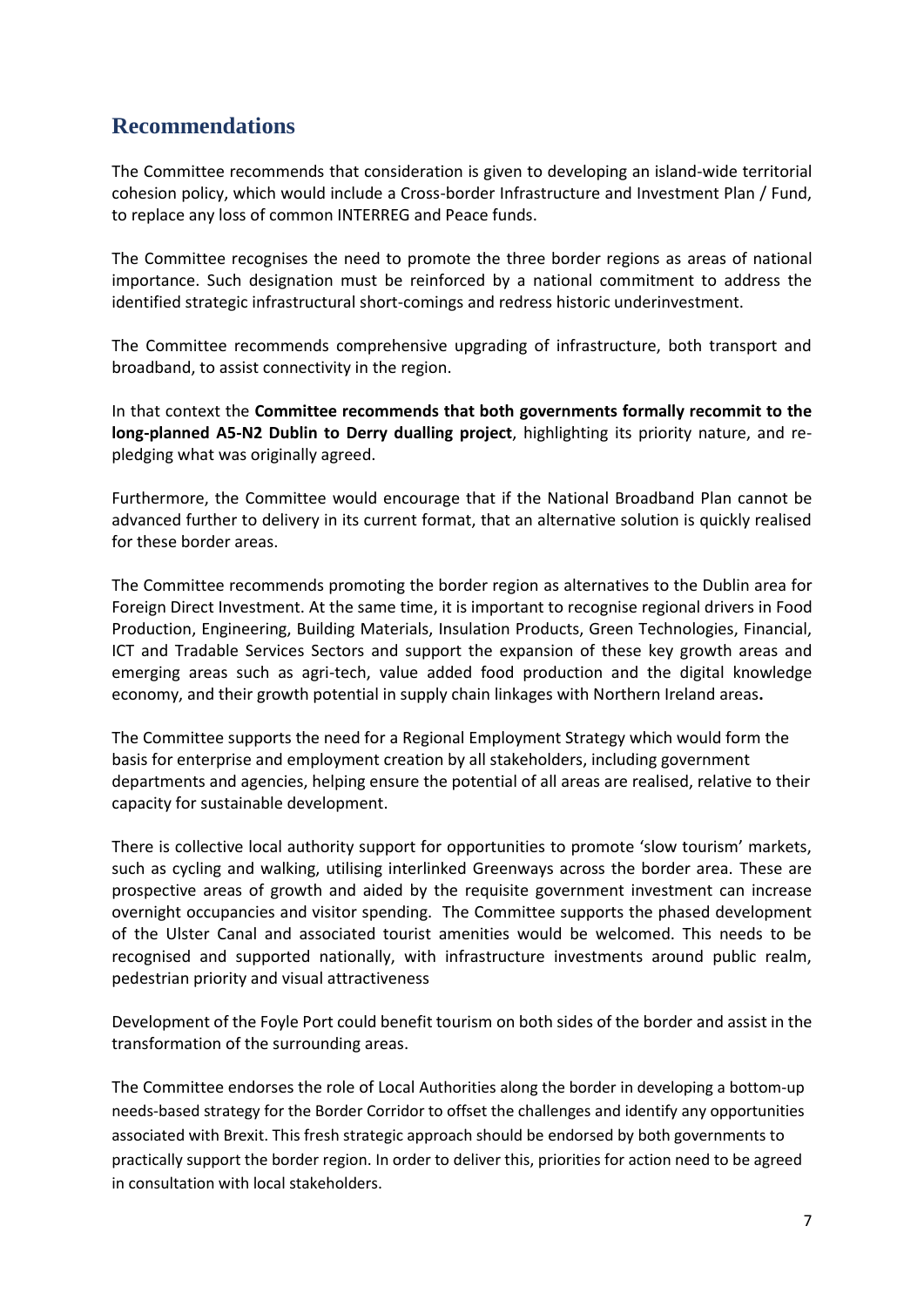# <span id="page-8-0"></span>**Chapter 1: Irish Central Border Area Network**

The Committee heard from the Irish Central Border Area Network (ICBAN) on 14 February.



ICBAN is the local authority-led cross-border development partnership which works in the area of the island known as the Central Border Region. The 8 Council members of the partnership are: Cavan, Donegal, Leitrim, Monaghan and Sligo and Armagh City Banbridge and Craigavon, Fermanagh and Omagh, and Mid Ulster.

The partnership has been advocating for common solutions to common cross-border problems since 1995. The region, though largely rural, contains some larger urban centres. It is remote from national or regional capitals, and as a consequence the area and its communities have been regularly overlooked in terms of investment.

The Committee heard testimonies on the challenges and issues facing the area on the following areas: cross-border development, Brexit, industry and infrastructure, broadband, tourism, canals and waterways.

#### <span id="page-8-1"></span>Cross-Border Development

The committee heard that ICBAN's area of focus is in promoting and developing cooperation between member councils and their communities on matters of cross-border and regional development. There has been a positive history of collaboration between the local authorities and their communities. A recent example has been a joint submission to the Regional Spatial and Economic Strategy of the Northern and Western Regional Assembly.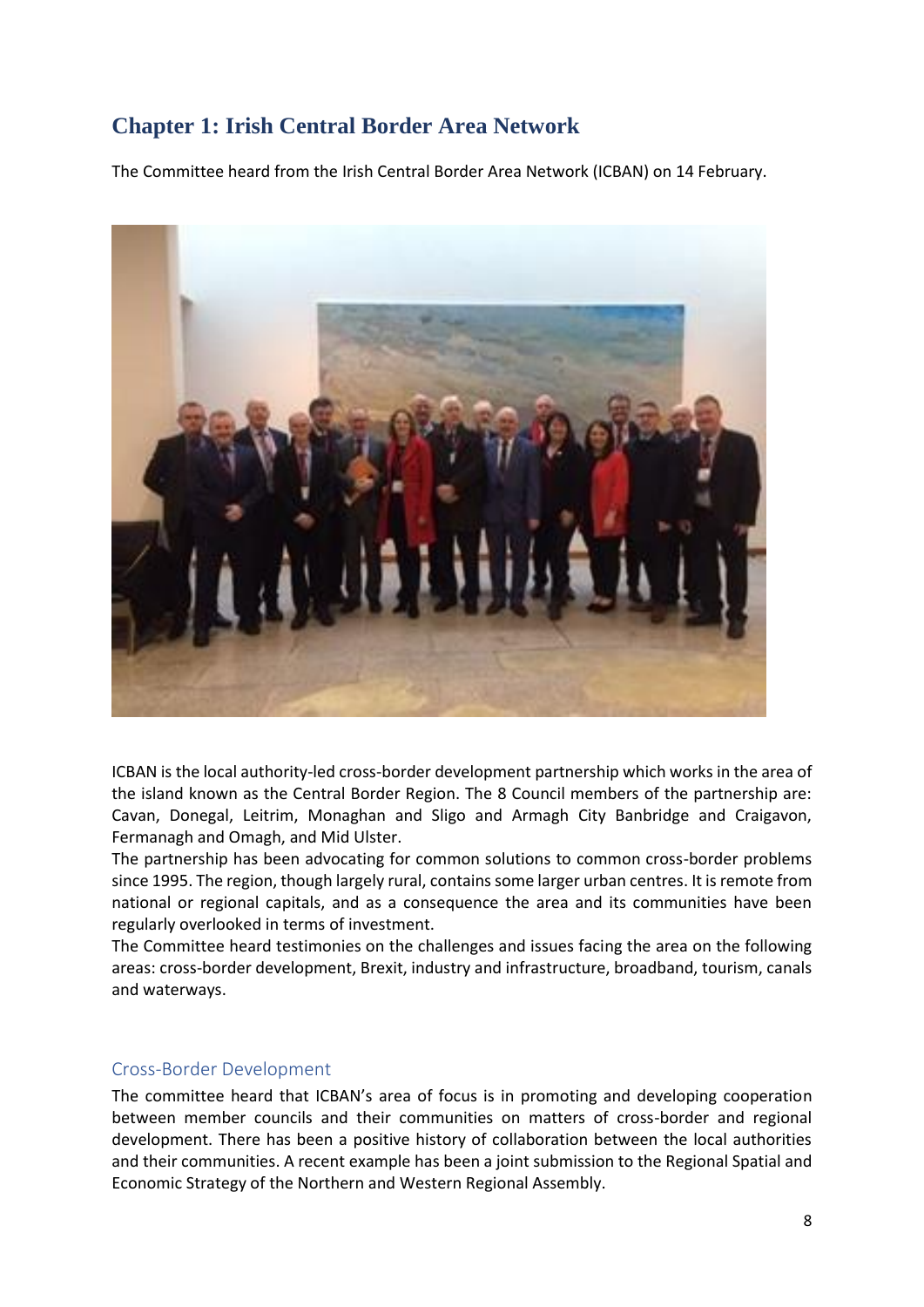#### <span id="page-9-0"></span>Brexit

The need to foster cross-border collaboration is now even more acute, given the challenges of Brexit. As a by-product of the Brexit process, the border has been front and centre in discussions and media coverage. Indeed, the questions of the border and cooperation have been elevated to levels not seen for many years.

The Committee heard about the important role that local authorities must play in the continued delivery of local services. Whilst national governments and political attention will likely continue to be focused on Brexit for some time yet, the delivery of local services to citizens must continue. In the vacuum of a NI Executive, local authorities in NI continue to play a key role in the democratic functioning of government. Through engagements and joint delivery in Community Planning for example, and its focus on the economic and social elements of well-being, the impact on local services could be minimised. Cross-government support to this developing key role would be welcomed.

The Committee heard how over 20 years the partnership has helped lever significant investment into the region, and cross-border projects between local authorities have had a positive impact on local communities. The significance of these investments on both sides of the border cannot be underestimated and given the importance of the challenges in the times ahead, the continuation or replacement for such cooperation funds must be a key priority. It is vital that a high-level strategic focus is prioritised for the wider border region by both governments and involving the EU where appropriate. It would be considered that whilst important, EU programmes can only marginally make a difference to lives and the economy of the area. A much more intensive and encompassing intervention will be necessary to help resolve long-standing issues which still challenge the fabric of border living.

ICBAN recommended that consideration is given to developing an island-wide territorial cohesion policy, which would include a Cross-border Infrastructure and Investment Plan / Fund, to replace any loss of common INTERREG and Peace funds.

ICBAN also asked that the Committee explicitly identify and promote the Region as an area of national importance. Such designation must be reinforced by a national commitment to address the identified strategic infrastructural short-comings and redress historic underinvestment. This would help mitigate the impacts of any negative Brexit.

#### <span id="page-9-1"></span>Industry and Infrastructure

The Committee heard about improvements across the region, but there is evidence to suggest that the border area has not received its fair share of infrastructure investment compared to other areas. For example, a review of Transport Infrastructure Ireland investment in road schemes suggests that spending per head on transport infrastructure in the border area is only around 45% that of other regions. If this disproportionate spending pattern continues, the border area will fall further behind economically, amplifying the issue of a 3-speed economy.

The wider area includes sub-regional pockets where key industries include engineering, manufacturing, tourism and agri-food etc. In planning terms, it must be recognised that it is not just about connecting urban areas, but is also about connecting centres of production with customers, workers, supply chain etc.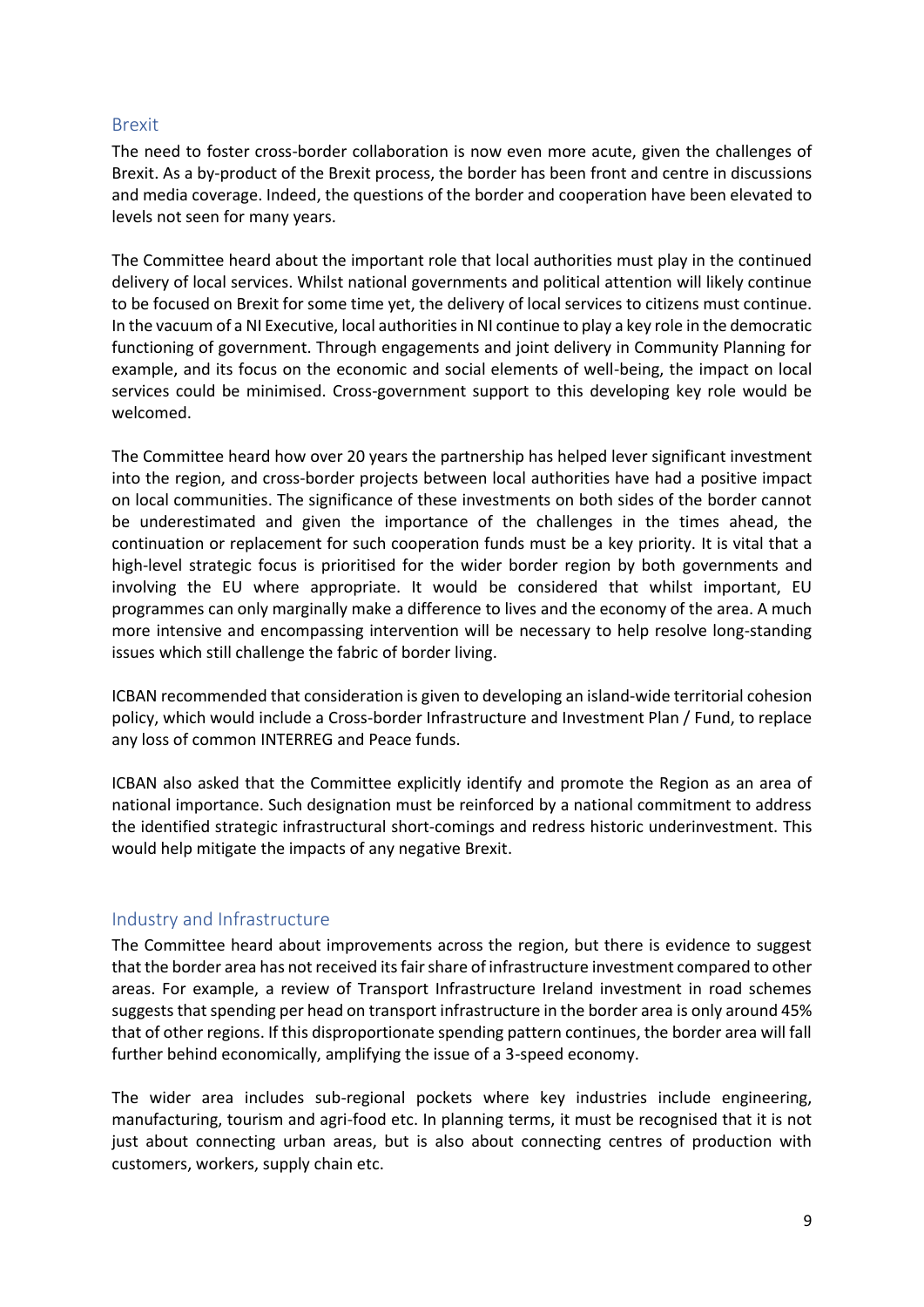**ICBAN requested both governments to formally recommit to the long-planned A5-N2 Dublin to Derry dualling project, highlighting its priority nature, and re-pledging what was originally agreed.** 

### <span id="page-10-0"></span>Broadband

The Committee heard how the lack of broadband connectivity is one of the most pressing and concerning issues for councils. Improvements are critical to help maintain competitiveness and to realise economic and social ambitions. It is vital that peripheral rural areas are not left until the end for delivery.

### <span id="page-10-1"></span>Tourism / Canals and Waterways

The committee heard about the collective local authority support for opportunities to promote 'slow tourism' markets, such as cycling and walking, utilising interlinked Greenways across the border area. These are prospective areas of growth and aided by the requisite government investment can increase overnight occupancies and visitor spending.

The business case for the Ulster Canal highlights the many positive outcomes. It has been regularly referenced in cross-government agreements, including Project Ireland 2020-2040. It could be delivered on a phased basis to minimise short-term demands on public funds. All the cross-border Councils directly involved promote the Canal's regeneration.

The Committee heard how border towns provide a key spatial and economic role in their immediate areas and in serving surrounding hinterlands. This should be recognised and supported nationally, with infrastructure investments around public realm, pedestrian priority and visual attractiveness.

In concluding, the representatives of ICBAN pointed to the UNESCO Marble Arch Caves Global Geopark between Cavan, Fermanagh and Omagh, the referenced 'Statement of Common Good' on planning between 4 Local Authorities and the collective attendance today as proof of the commitment by local government. **They also need the recognition and support of central government to address the challenges, just as government has assisted other regions, including the North-West and the Eastern Border areas.**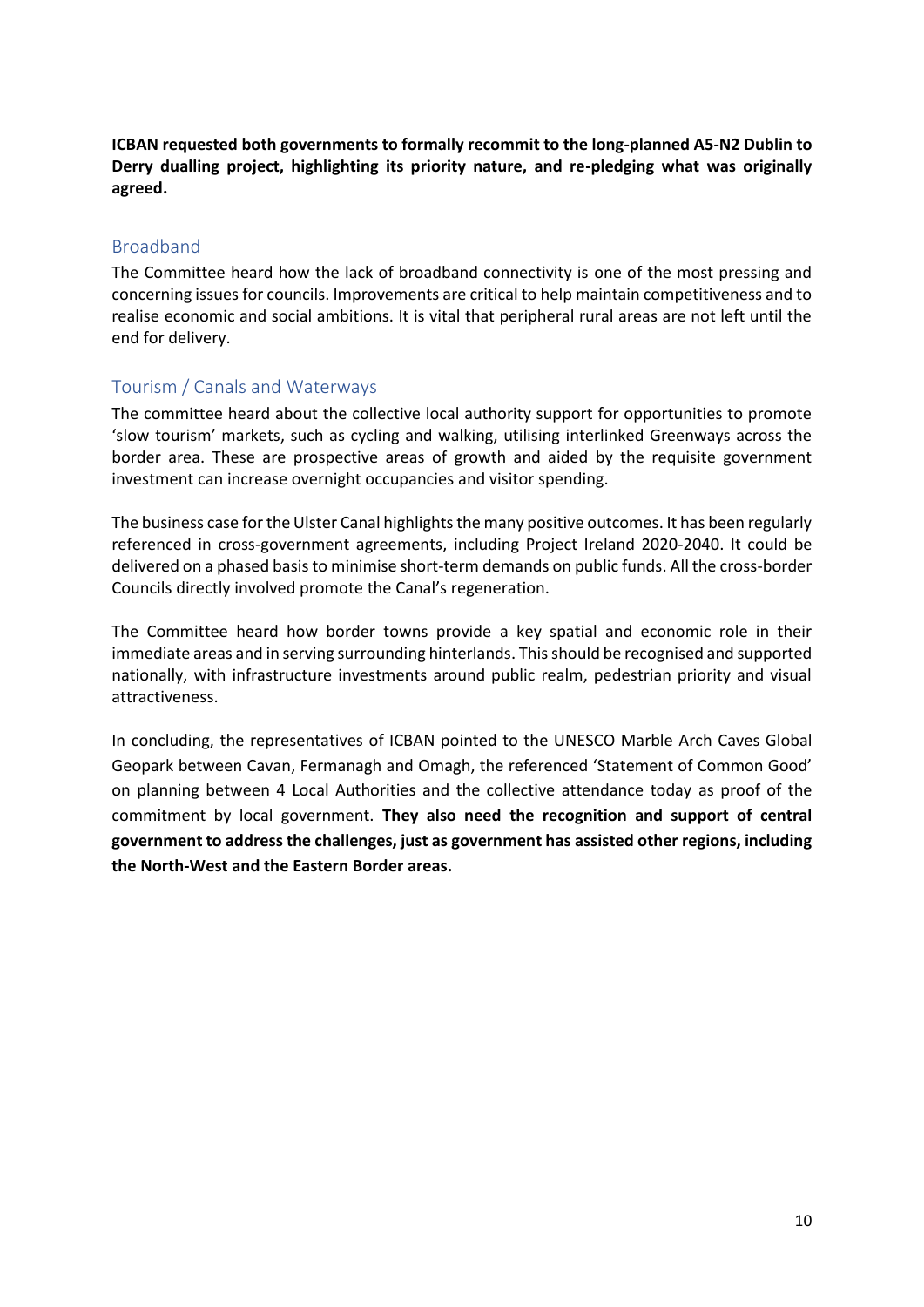<span id="page-11-0"></span>ANNEX: FULLER NOTE ON CHALLENGES AND ISSUES FOR THE CENTRAL BORDER REGION, FOR WHICH COMMITTEE SUPPORT AND ASSISTANCE WOULD BE WELCOMED [provided by ICBAN in their submission to the Committee]

- 1 To promote an island-wide territorial cohesion policy, which would include a Crossborder Infrastructure and Investment Plan / Fund, to replace any loss of common INTERREG and Peace funds which the area has benefited from.
- 2 To explicitly identify the Central Border Region as an area of national importance. Such designation must be reinforced by a national commitment to address the identified strategic infrastructural investments and redress historic underinvestment. Such highlevel interventions could include the establishment of the area as a Border Development Zone.
- 3 To promote the quality of life in border region locations as alternatives to the Dublin area for Foreign Direct Investment.
- 4 To develop a Regional Employment Strategy which would form the basis for enterprise and employment creation by all stakeholders, including government departments and agencies, helping ensure the potential of all areas are realised, relative to their capacity for sustainable development.
- 5 To recognise regional drivers in **Food Production, Engineering, Building Materials, Insulation Products, Green Technologies, Financial, ICT and Tradable Services Sectors** and support the expansion of these key growth areas and emerging areas such as agri-tech, value added food production and the digital knowledge economy, and their growth potential in supply chain linkages with NI areas**.**
- 6 To seek that a reaffirmed commitment by the Irish Government to the **upgrading of the N2/A5 corridor** is supported by the pledge to provide the original match-funding shares, which will enable the road to be advanced for completion.
- 7 To highlight the importance of **N16/A4 scheme as a strategically important crossborder corridor linking Sligo and Enniskillen**, and reflecting the ambitions of the NI RDS 2035.
- 8 To promote improvements to other important accessibility routes for the Region including the **M3, A29, N3/A509, and the Dundalk/Cavan/Sligo East West strategic route.**
- 9 To include a definitive statement of ambition relating to the N4 route, the primary road artery serving the Regional Growth Centre of Sligo and the key town of Carrickon-Shannon.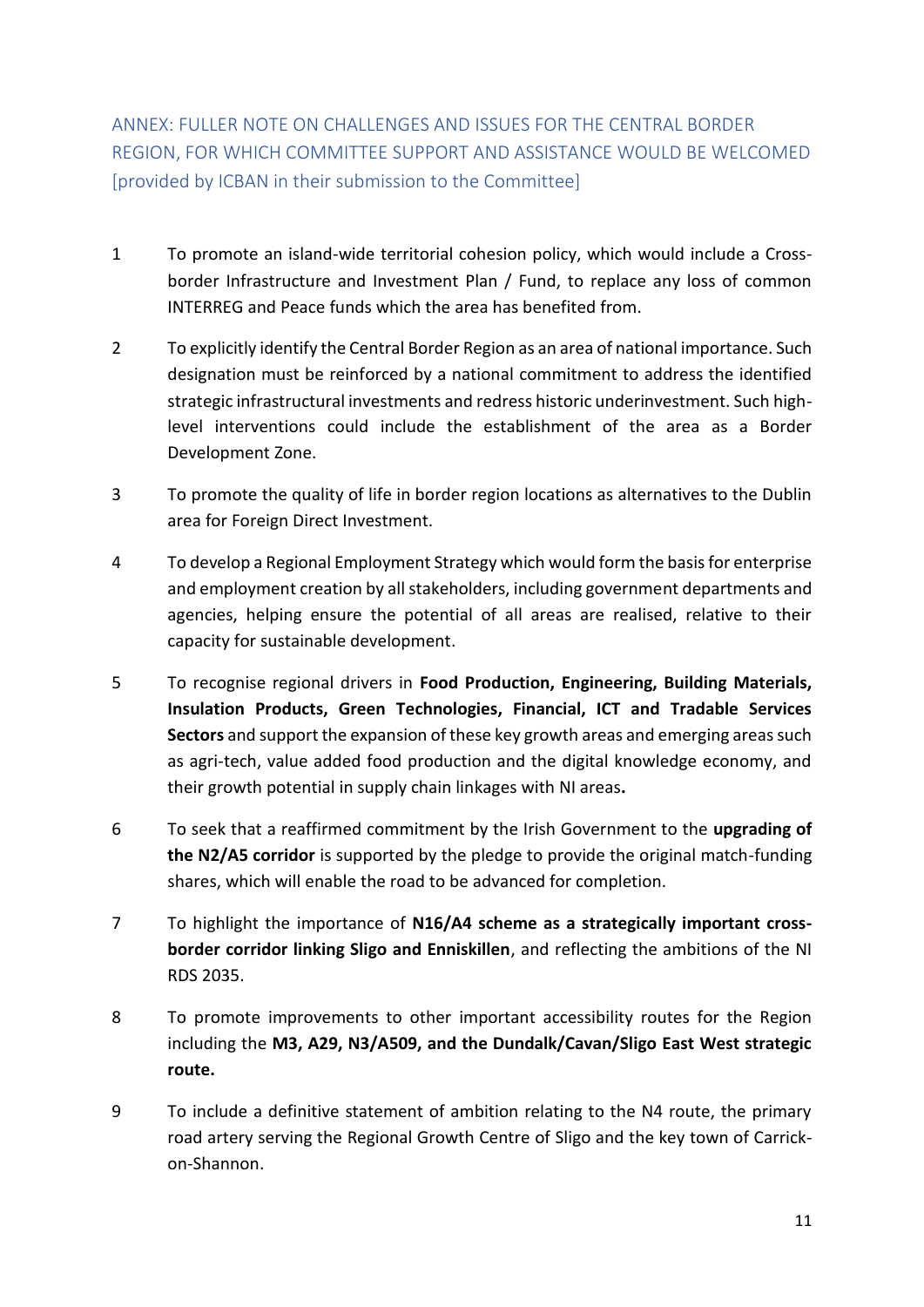- 10 To highlight the critical need for the urgent delivery of high-speed broadband and telecommunications infrastructure, and across rural regions in particular.
- 11 To promote the border region as a prospective area for tourism growth and which can serve as a focal point in linking the regional experience brands.
- 12 To highlight and support the Ulster Canal development as an important regeneration project for the border region.
- 13 To promote the siting of a University within the border region, to help develop skilled jobs in key regional industries such as engineering, agri-food/science and construction etc.
- 14 To secure national support for the regeneration of Border Towns, as having key spatial and economic role in their immediate areas and in serving surrounding hinterlands.
- 15 To expand the delivery of gas infrastructure within the region, and particularly to those areas of the border region not currently supplied, having regard to the location of existing infrastructure in assessing potential developments.
- 16 To promote a review of the effectiveness of the *2010 Framework on Cooperation on Spatial Strategies Between Ireland and Northern Ireland*, and within which the delivery of regional and national plans could effectively complement comparable strategies in NI.
- 17 To encourage regional cross-border Community Planning and its focus on the economic and social elements of well-being, to positively impact on the delivery of local services to border citizens.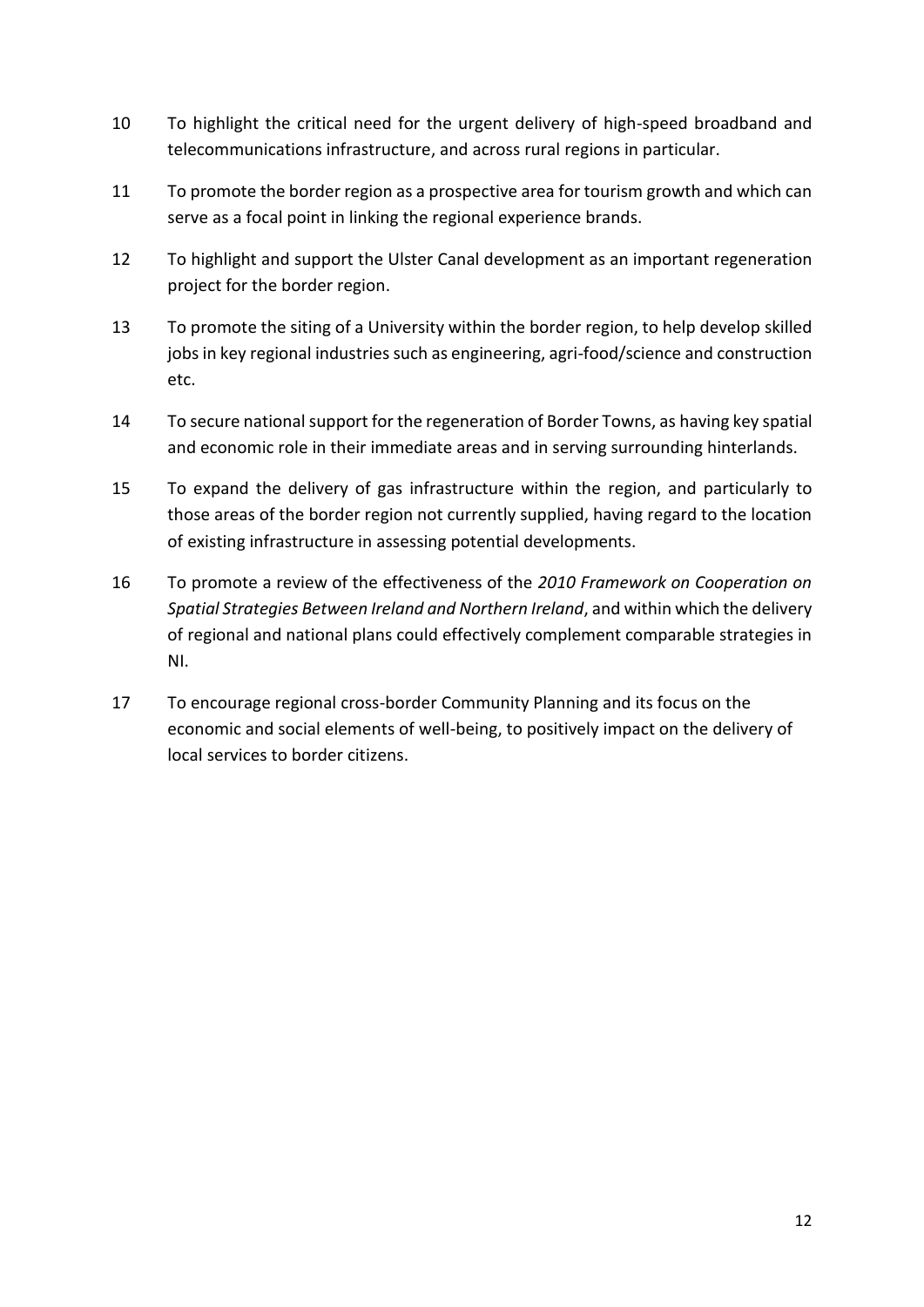# <span id="page-13-0"></span>**Chapter 2: Eastern Border Region**

The Committee met with representatives from the Eastern Border Region on 14 February.



East Border Region Ltd is a Local Authority led cross-border network. The East Border Region comprises six Local Authorities namely; Newry, Mourne and Down District Council, Armagh, Banbridge and Craigavon Borough Council, Ards and North Down Borough Council in Northern Ireland and Louth, Monaghan and Meath County Councils in Ireland, serving a total population of 826,000.

East Border Region was established in 1976 to promote innovative, cross-border economic development in the areas of agriculture, industry, commerce and tourism and to improve the living conditions and employment prospects of those living in the region. East Border Region was awarded the role of Implementing Body in the Ireland/Northern Ireland INTERREG IIIA Programme 2000-2006 and as a result successfully implemented approximately €25 million to genuine cross-border projects across the region. During the period 2007 - 2014 East Border Region successfully delivered 11 projects totalling €15.5 million from the INTERREG IVA Programme. East Border Region are actively involved in 8 projects in the current INTERREG VA Programme (2014-2020) totalling €91 million.

East Border Region is a democratic, representative, transparent, multi-skilled, cross-border organisation. The post of chairman rotates annually north and south and East Border Region was the first-cross border group to elect a DUP chair.

The Committee heard from **Councillor PJ O'Hanlon** who noted that cross-border cooperation on the island of Ireland is relatively young. The impetus came in the 1970's from local elected representatives in the border area both north and south who recognised the value of cross-border cooperation.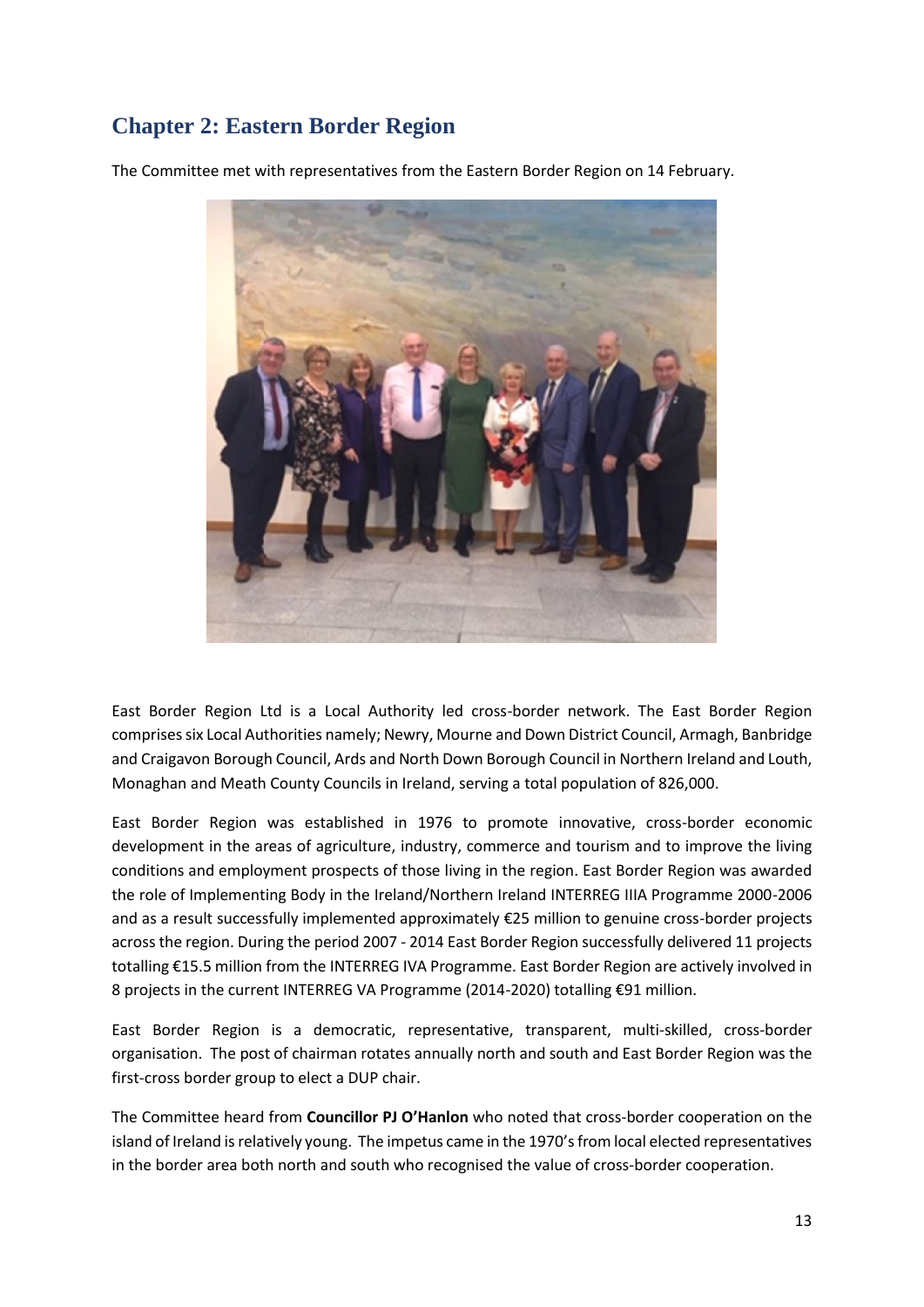Councillors and officials who were members of East Border Region worked under the shadow of the wider political situation. The political climate made it difficult to attend meetings across the border, but Local elected representatives persevered because they quickly realised that:

- ➢ *'back to back'* development was not working;
- $\triangleright$  There were areas of common concern across the border;
- $\triangleright$  There was a strength in working together and that;
- $\triangleright$  The Border area was more disadvantaged on both sides.

The European Union in the early 90's first provided financial assistance for cross-border development in the form of the INTERREG Programme and the subsequent Peace Programme. Whilst there are over 70 INTERREG Programmes across Europe the Peace Programme is unique to Ireland-Northern Ireland and demonstrates the commitment from the other EU member states to Peace in Northern Ireland. Since the 1990's substantial EU INTERREG and PEACE Funding enabled the transformation of the Border Region both economically and socially and ensured that Local Authorities were at the forefront of cross-border economic development. EU funding enabled East Border Region to be more outward looking, to share and learn from colleagues in other areas across Europe and to realise that the Ireland-Northern Ireland border area suffers similar problems to other border regions in Europe.

Capacity and trust have been developed amongst both elected members and officials and East Border Region has built up an excellent track record in the management of EU Funding. East Border Region have always adopted a "bottom-up" and needs-based approach to cross-border cooperation, where the views of local authorities and key stakeholders in the region are paramount.

The Committee heard from **Alderman Hatch, Vice Chair of the East Border Region,** who provided more detail and examples of EU funding in the region. East Border Region has been involved in all the INTERREG programmes to date, drawing down millions of euro for a host of projects which have benefitted communities along the entire border corridor. This money has contributed significantly to the modernisation of the border corridor.

The committee heard about the Greenway projects - from Newry to Carlingford and from Smithborough in County Monaghan to Middletown in County Armagh. These are two cross-border Greenways which have a positive impact on the cross-border region.

The committee heard about the current application of €9.2m to install a necklace of 73 rapid Electric vehicle chargers along the Irish border and also to include the Western coast of Scotland. This is a highly strategic project involving organisations such as Sustainable Energy Authority of Ireland, Ulster University, Dundalk Institute of Technology and the local authorities along the border corridor which seeks to raise public awareness and increase the use of electric vehicles.

As well as working with Local Authorities, East Border Region have entered into strategic partnerships with a wide range of key stakeholders who are implementing INTERREG VA Projects. This includes organisations such as Irish Water, NI Water, Intertrade Ireland, Ulster Wildlife Trust and a number of Universities in Ireland, Northern Ireland and Scotland. East Border Region provide a unique service to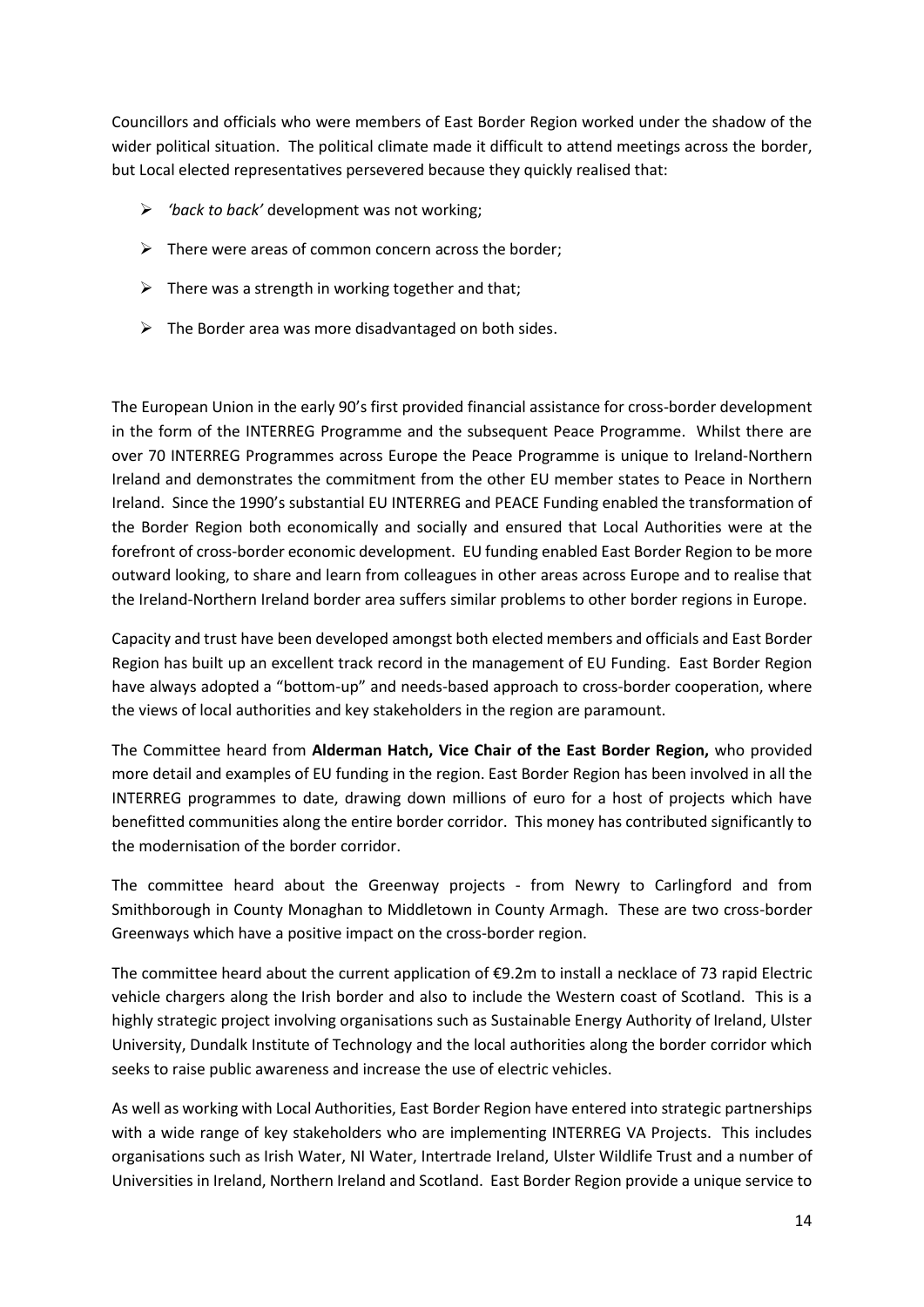these projects in respect of the financial management of EU Funding thus ensuring all expenditure is in line with the Programme rules.

Finally, the Committee heard from **Pamela Arthurs, CEO of the EBR.**

She outlined the findings of **"Brexit and the Border Corridor on the island of Ireland: Risks, Opportunities and Issues to Consider"** which was commissioned by the 11 Local Authorities which make up the border corridor. Facilitated by East Border Region, this report (October 2017) clearly identified that the economy of the border region currently lags behind the economies of both Ireland and Northern Ireland. It also outlined regional disparities existing along the border.

<span id="page-15-0"></span>Key Recommendations of the report "Brexit and the Border Corridor on the Island of Ireland: Risks, Opportunities and Issues to Consider"

In order to address the structural weaknesses in the border region the report states that intervention is needed now.

- ➢ Upgrading infrastructure, both transport and broadband to assist connectivity in the region.
- ➢ Ongoing business support measures to assist business prepare for and deal with the impact.
- $\triangleright$  More focus on relevant skills levels in the region.
- ➢ A Brexit Transition Programme along the lines of a Territorial Cooperation Programme to assist the border region to adapt to the challenges of Brexit. This needs to be broad based as Brexit will impact every sector.
- ➢ Continuation of EU funding Programmes, or alternative funding Programmes. This includes the broad range of funds, such as Horizon 2020, Rural Development, Erasmus etc.

**The Committee heard that going forward, new policy thinking and new methods of cooperation and partnership between Local Authorities and with central Government will be essential for border management to work in the wake of Brexit.**

The eleven Border Local Authorities want to work with both governments to develop and propose creative solutions for border management as follows:

- $\triangleright$  Local Authorities along the border wish to develop a bottom-up needs-based strategy for the Border Corridor to offset the challenges and identify any opportunities associated with Brexit.
- $\triangleright$  This fresh strategic approach should be endorsed by both governments to provide practical support to the border region.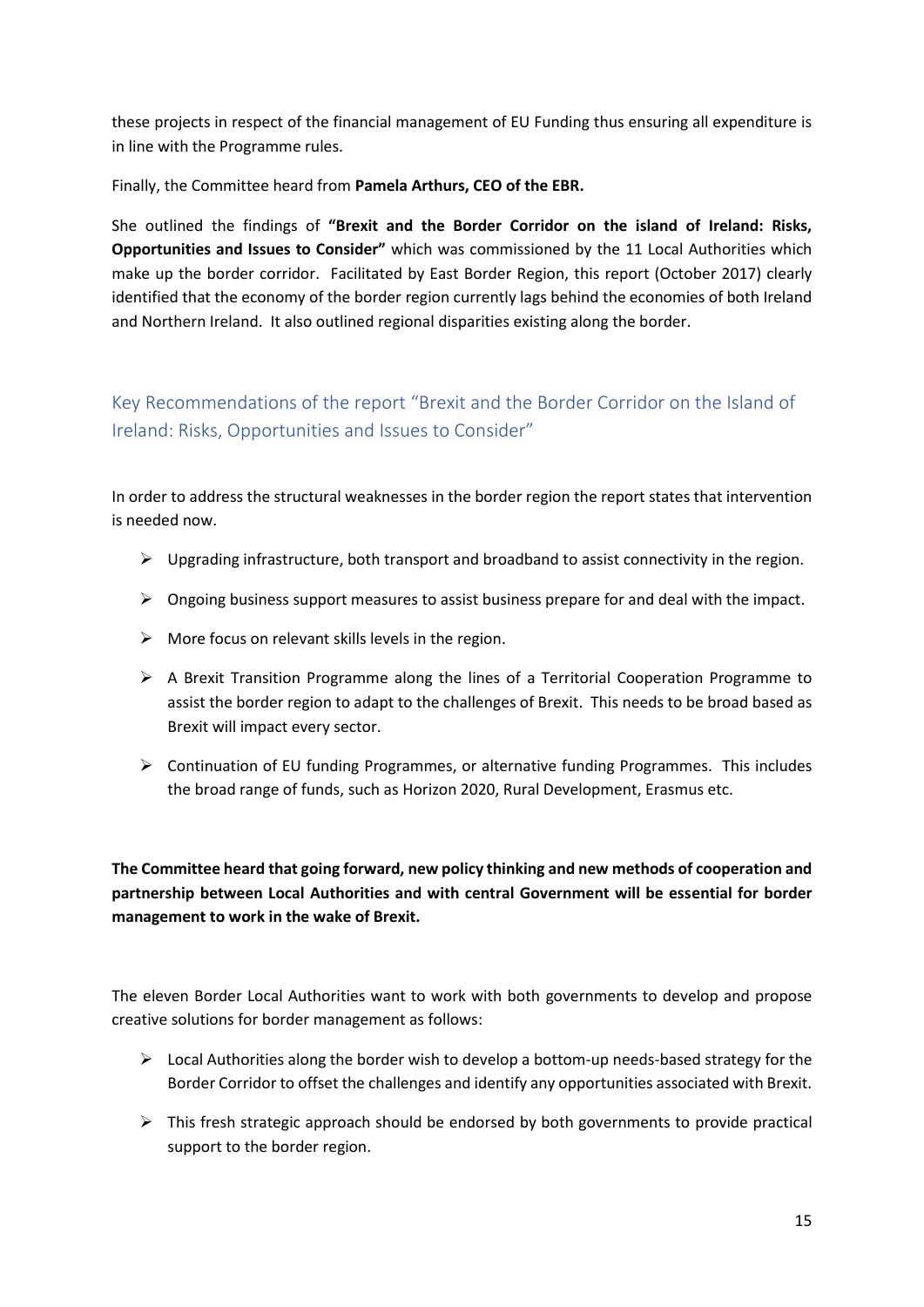- ➢ This strategic piece of work will build on the 2017 report and use it as a baseline to
	- Establish priorities for action
	- Engage Local Stakeholders, Social Partners, Business etc.
	- Consider implementation structures
	- Consider sources of funding

The committee heard that high level support and commitment from both governments is essential if this approach is to be successful.

Existing Local Authority cross-border groups such as East Border Region are well placed and have the proven track record to coordinate, facilitate and manage any dedicated intervention in respect of this approach but they require resources now in order to do this. "**Bottom-up, needs-based, driven and delivered locally."**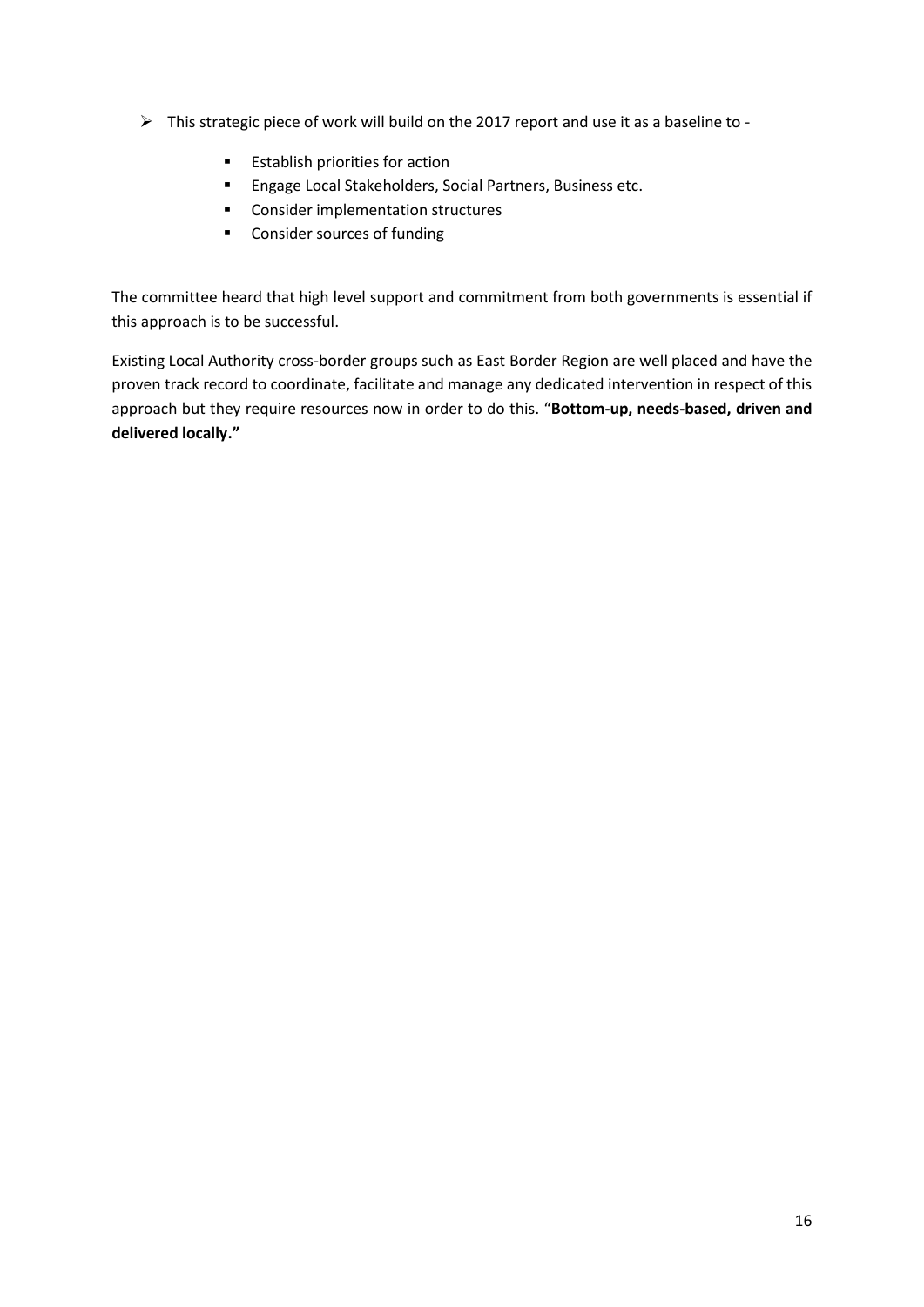# <span id="page-17-0"></span>**Chapter 3: North West Strategic Growth Partnership (NWSGP)**

The Committee met with representatives from the North West Strategic Growth Partnership on 4 April.



The North West Strategic Growth Partnership is a unique partnership established in 2016 through the North South Ministerial Council that brings together senior Government officials from all Government departments in the Republic of Ireland and Northern Ireland to meet with Donegal County Council and Derry City and Strabane District Council to deliver on the strategic priorities aimed at bringing real and positive change for the North West City Region.

The Partnership is jointly led by Donegal County Council and Derry City and Strabane District Council and is supported by the International Centre for Local and Regional Development (ICLRD).

In addition to the two Council Chief Executives, Cathaoirleach of Donegal County Council and the Mayor of Derry City and Strabane District Council and the chair and co- chair of the North West Regional Development Group, senior officials from a number of Government Departments in the Republic of Ireland and Northern Ireland are represented on the Partnership.

A new strategic approach has been adopted over the last number of years which has created new structures, governance and Partnership agreements. Each of the councils re-structured in 2014 and 2015 with the reform of local Government in both jurisdictions. This acted as a catalyst for both councils to look at economic development in a new way using new powers allocated to each council. The model comprises six elected representatives from both councils who have been given delegated authority to take key decisions in respect of economic development,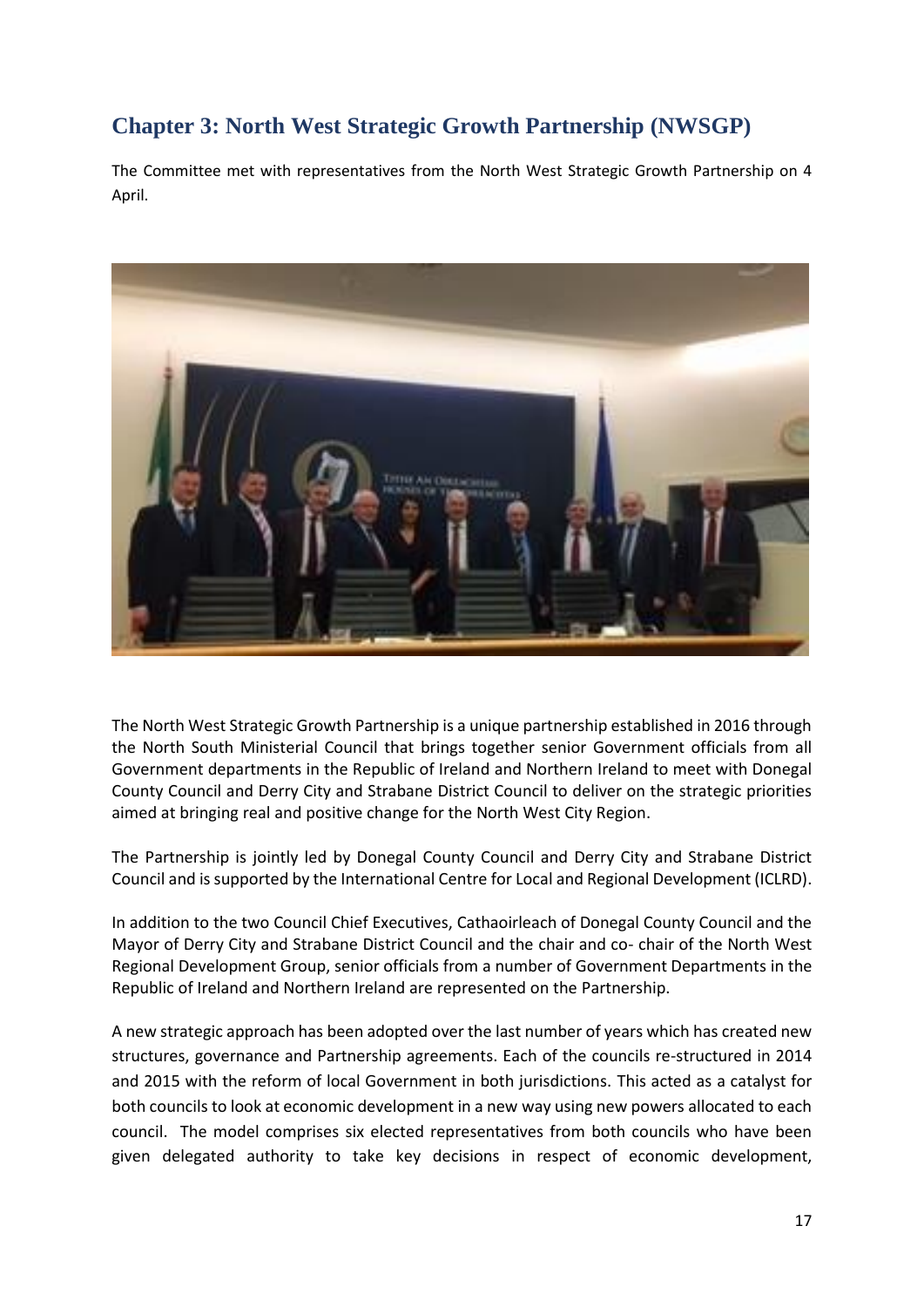environmental regeneration and community cohesion. This is coupled with input from senior representatives from all Government Departments in both jurisdictions.

The group advised that they are of the belief that this model is the only such one in existence throughout the European Union. That is, one which is on the border of the European Union or across two jurisdictions, which has cross-community, cross-council and national Government participation and the authority and power to take key decisions in respect of that city region jurisdiction.

The Committee heard that the Partnership aims to realise the full and considerable potential of the North West city region, as a positive contributor to the economy, North and South. The region is home to Derry, the fourth largest city on the island - which has been recognised by Government in the National Development Plan - and one of the youngest populations in Europe.

There is a strong emphasis on cooperation between the Authorities, with a full recognition on all sides that benefits accrued are to the North West region and as such, they work together, collaborate and cooperate to assist each other in any way possible.

Indeed, the Committee heard tribute paid to the Northern and Western Regional Assembly for holding a meeting in the chambers of Derry City and Strabane District Council. This was the first occasion on which a regional assembly held an official meeting outside of its jurisdiction. This illustrates the strength of the partnership in the region and the strong will to see all in the region as one people.

**The Committee heard that as one of the few City Regions within Europe that will potentially now see an EU/non-EU international frontier cut across it** – the region faces particular challenges. Peripherality has been a continuing issue for the region with poor infrastructural linkages to the major cities of Belfast and Dublin. These challenges will only be compounded by the changes that Brexit will bring, no matter in which form it is implemented.

While many areas make claims to their uniqueness in the context of Brexit, NWSGP's research to date provides a robust evidence base. It unambiguously demonstrates the extreme sensitivity of this region to any changes in trading arrangements whether by the imposition of tariffs, quotas or restrictions on services or labour mobility.

This 'economic entity' has benefitted significantly from the cross-border collaboration evident in the spheres of education, health, environment and research and development, through economies of scale, reduced duplication and improved co-ordination rather than back to back development.

Uncertainty at the level of citizens, negatively impacts upon consumer confidence, consumer spending and ultimately quality of life. Similarly, within a business environment it undermines business sentiment, and in turn investment and wealth generation which affects those living within this region. It also impacts on the ability of local government to raise revenue and thus provide improved services.

The Committee heard that the total cross-border trade in goods in 2014 came to just over  $\epsilon$ 3 billion and has shown four years of growth after a sharp recession between 2007 and 2010 when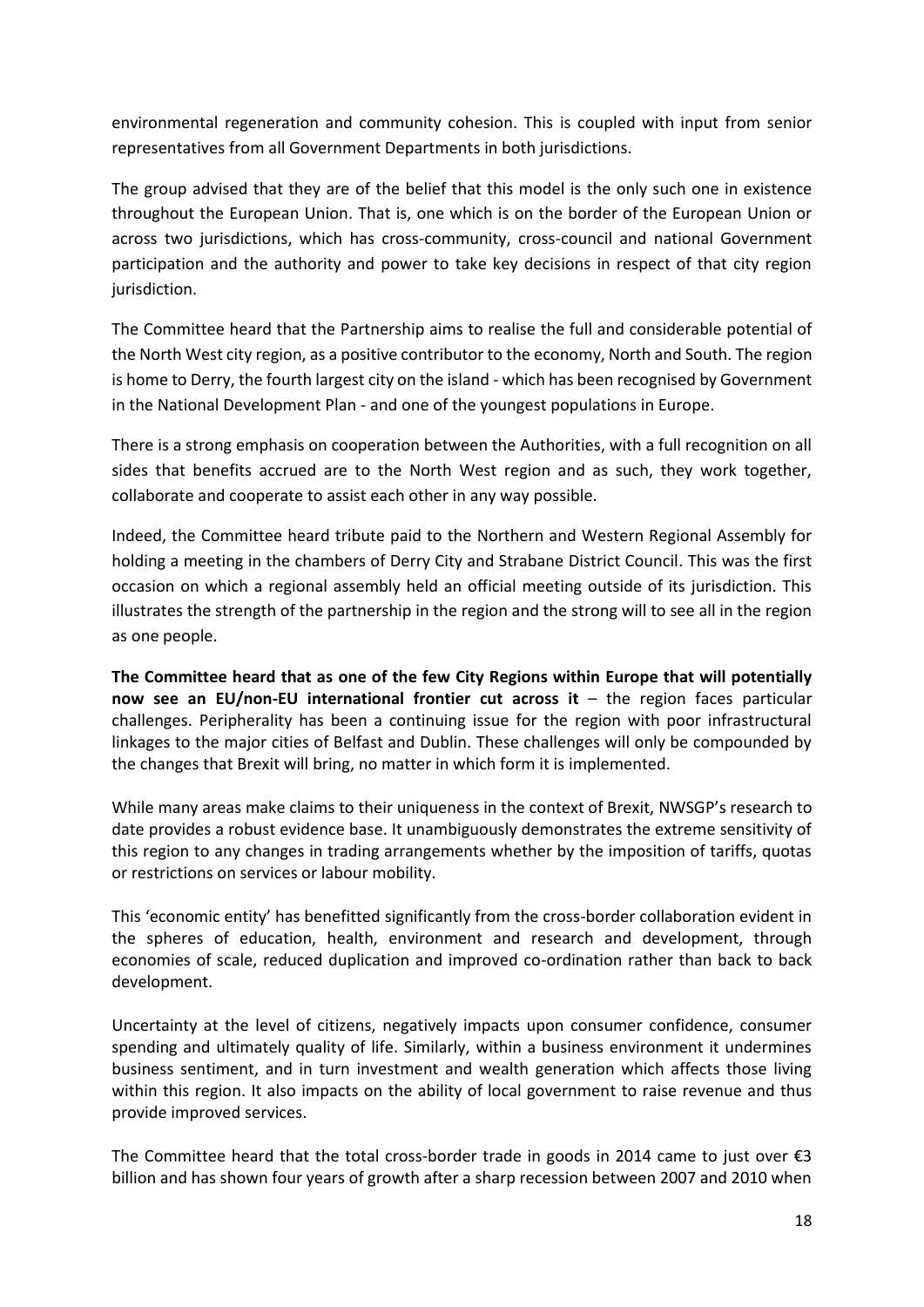almost a quarter of the trade's value was wiped off. However, it should be noted that the importance of cross-border trade to the two economies of Northern Ireland and the Republic of Ireland is quite different, thus the potential impacts of Brexit are asymmetric. In short, crossborder trade is of much more importance to the aggregate NI economy and firms than to that of the Republic of Ireland. While goods trade accounts for less than 2% of Ireland's total exports (or less than 1% of GNP), the combined cross-border sales of goods and services from NI accounts for approximately 10% of GVA. Although cross-border trade accounts for around a sixth of small firms' exports from the Republic, this is still dwarfed by the share in NI which stands at two thirds of export sales.

## <span id="page-19-0"></span>Trade issues for consideration in the North West City Region (NWCR)

There is a need to **better understand the sectoral exposure** in the regions. Although the initial consultations have shown that the agri-food sector is a key one in both council areas, in terms of employment and numbers of firms, more analysis is needed to show how concentrated both Donegal and DC & SDC are in other risk-exposed sectors (traditional manufacturing, pharmachem, materials manufacturing), as well as what the particular sectoral needs might be.

One area of **key information deficit is how trade moves between these islands and onward elsewhere**. Consulting with businesses, Londonderry Port and freight forwarders will be critical to understand the role of logistics and global value chains in what impacts Brexit may have on trade locally.

While there is an understandable current focus on the short-term impacts of currency fluctuation there is a continuing need to address **the longer-term issues around diversification and pathways to exporting**. It is useful to note that the Republic of Ireland has reduced the share of its exports going to the UK from 50% in 1973 to around 17% in 2015, but the dependence on a small number of geographic markets on both sides of the border is again highlighted by Brexit and is something which needs continually to be tackled perhaps by supports to make first time exporting lead on to other new markets.

Related to this is a need **to better understand the trade dependencies at the enterprise level**. Currently the available evidence provides only a broad sweep of sectoral and some regional risk exposures and the consultations suggested that there are clear differences in orientation and market strategies perhaps between FDI and indigenous firms, as well as large and small firms. Understanding how Brexit may impact on individual market decisions by firms will be crucial to local economic development planning.

Finally, the **opportunities to further integrate all-island supply chains, in particular in the agrifood sector** (e.g. Irish firms currently control 60% of NI's dairy processing capacity) need to be explored, particularly in areas close to the border, and perhaps assisted where regulatory issues arise.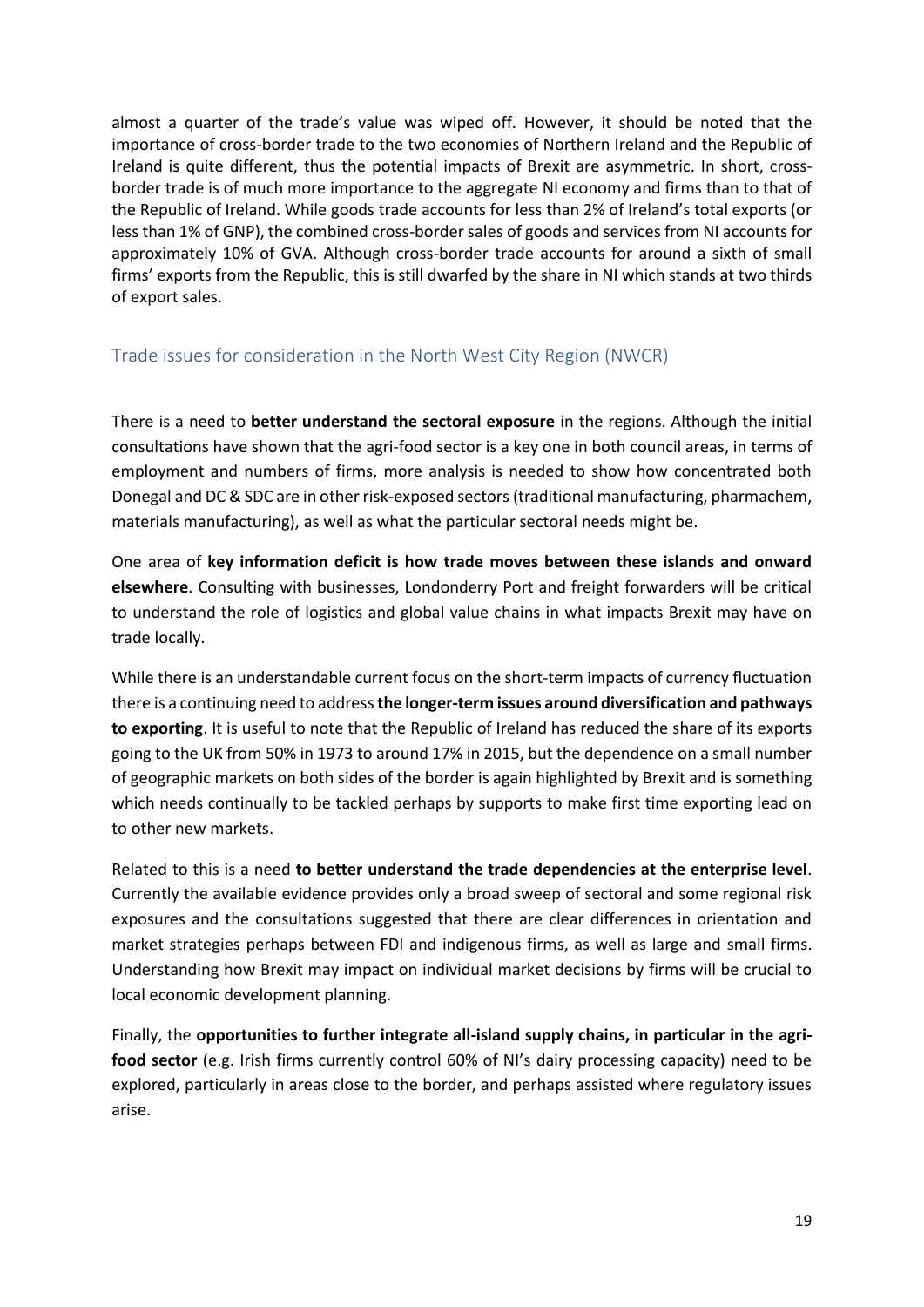### <span id="page-20-0"></span>Infrastructure

The infrastructural need of this region is perhaps the greatest challenge it is facing. In terms of peripherality, Donegal is the county furthest from Dublin and if travelling from one county to the other, the border must be crossed twice. With regard to the geography of Donegal, its longest land border is with the North. Only 3% of its land border is shared with the Republic of Ireland, totalling fewer than 10k of border with County Leitrim.

The only train service in the area is to Derry city and in the absence of a connected train service the region is almost entirely dependent upon road links. The North West is also the only area of the country which is not connected by a major motorway or dual carriageway. In this context**, the Committee heard that it is of vital importance to ensure that the long-promised upgrade of the A5-N2 road network takes place. The promised update of the A5-N2 road network has been impending since the signing of the Good Friday Agreement in 1998.** The development of this road would allow the region to fully realise its economic potential, retain people within the region and to be more connected with the rest of island. In respect of the connection to the A6 to Belfast, the development of roads in the North West is crucial to the further development of the city region.

The Committee heard that as a result of Project Kelvin, broadband speeds in Donegal and Derry are on par with broadband speeds in Europe. The group sees this as evidence of the regions resilience and capacity to offer services to the same standard as anywhere else in Europe.

The Derry-Letterkenny region cross-border region has been prominently established by the Government within both the National Planning Framework and the National Development Plan. As the fourth largest city region on the island, the primary objective is to ensure that the region can become a positive contributor to the economy on both sides of the border. In order to do so, it is of vital importance that the region is strategically recognised as having the prominence given to it in the aforementioned documents.

#### <span id="page-20-1"></span>Brexit

The Committee heard that there is a substantial fear among the people of region that the consequences of decisions that may be made in Westminster will have a greater impact upon the region than any other in Europe.

There are concerns and confusion in the region surrounding practical issues such as insurance and driving licences. Further to this, the potential impact in terms of healthcare, education, free movement of people and goods and tariffs are, the Committee heard, frightening to the people of Donegal and Derry.

**Derry city is the only region in the UK and Ireland on a jurisdictional border.** As many as 20% of the employees of Donegal County Council cross the border daily. Similarly, many thousands of people leave Donegal daily to work in areas such as Strabane, Omagh and Derry city. The free movement of people in the area is of essential importance. The Committee was made aware of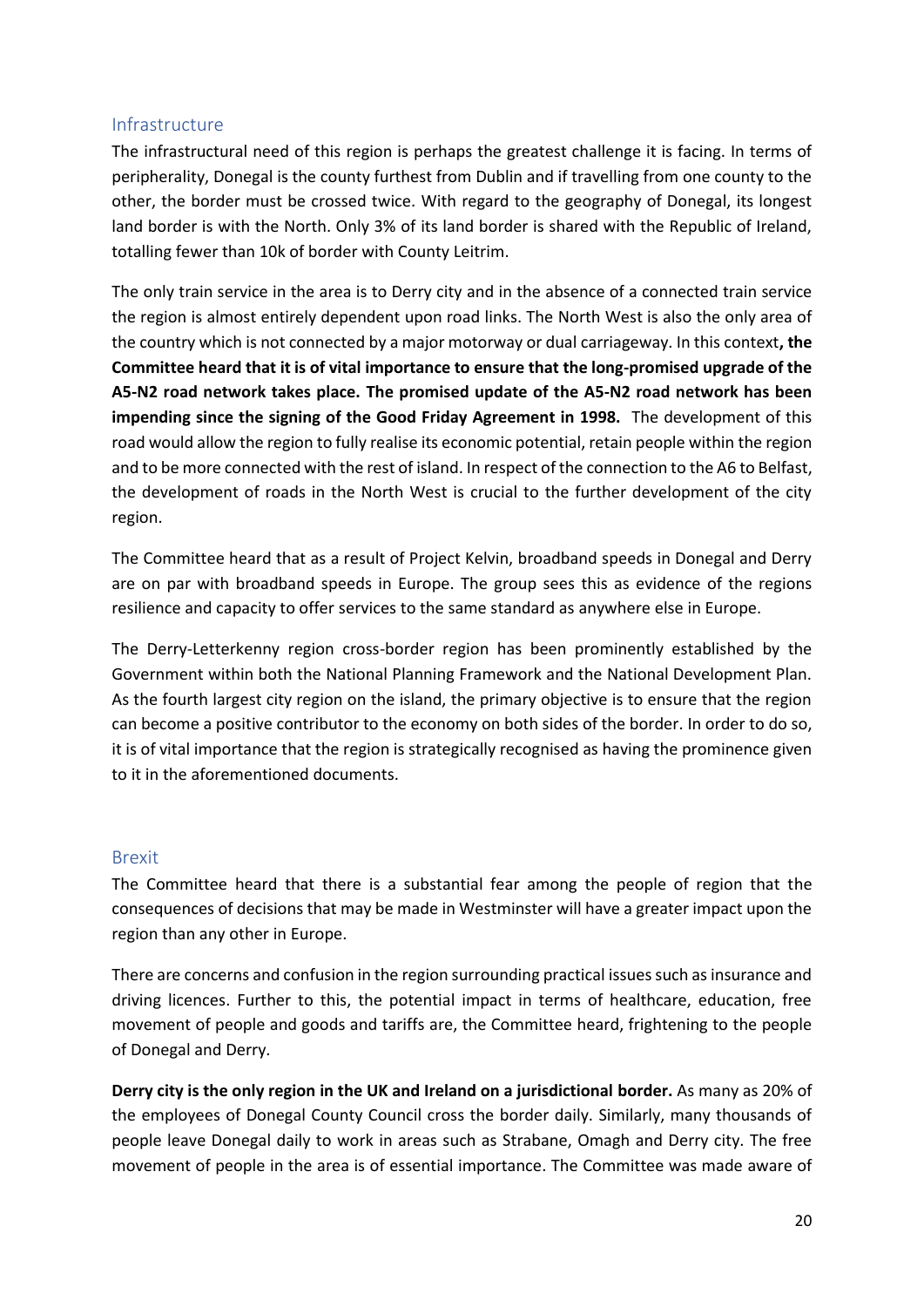the need for recognition of the unique cross-border jurisdictional nature of Derry city, the environs of which spill over into Donegal. As such, it is crucial that there are no negative impacts upon free movement in the area.

Concerns have been expressed about a perceived lack of acknowledgement towards the unique situation of Northern Ireland in the context of Brexit. It was stressed that the real and negative impacts on the people of the region must be taken into consideration in any negotiations or discussions on Brexit.

The group emphasised that regardless of the outcome, the situation under any deal that is reached will be less favourable than what is currently in place between the border counties.

## <span id="page-21-0"></span>EU funding

The Committee heard that it will be crucially important to **accurately assess the full extent of EU funding across the council areas** (in addition to direct Council funding) in areas including rural development projects, economic development programmes (through ERDF and ESF), Community, Voluntary, Social Enterprise sector initiatives (through Peace, ESF, RDP, etc.), HE and FE skills, research and mobility funding (through ERASMUS, ESF, etc.) and future infrastructure projects supported by EU funding (e.g., NW Science Park extension).

Establishing the extent of cross-border funding that is dependent on NI/RoI partnerships.

Ensuring that there is a future for some of the key projects beyond the Treasury guarantee and that the UK government will step in to replace EU funding beyond 2020. The areas to be covered (whether agriculture, community and voluntary sector, cross-border, etc.) also need to be clarified.

Exploring opportunities for alternative funding sources and assessing how sustainable projects will be without EU funding.

### <span id="page-21-1"></span>Tourism

In order to grow tourism, ease of movement across the border (or addressing any hint of difficulties of access) as well as connectivity to the major ports and airports (Dublin and Belfast) is crucial to help realise tourism ambitions in the region.

At international level, the NWGSP collectively market the region as one place. They hold investment visits on a joint basis and are currently working on the development of a North West joint tourism strategy. This has encompassed ensuring that the work carried out enables a focus on the practicalities of what is necessary to support the communities in the regions. Examples of the success of this strategy includes the hosting of the Dubai Duty Free Irish Open at Ballyliffin Golf Club, Donegal in 2018 during which some 95,000 people visited the area over the five-day duration of the tournament.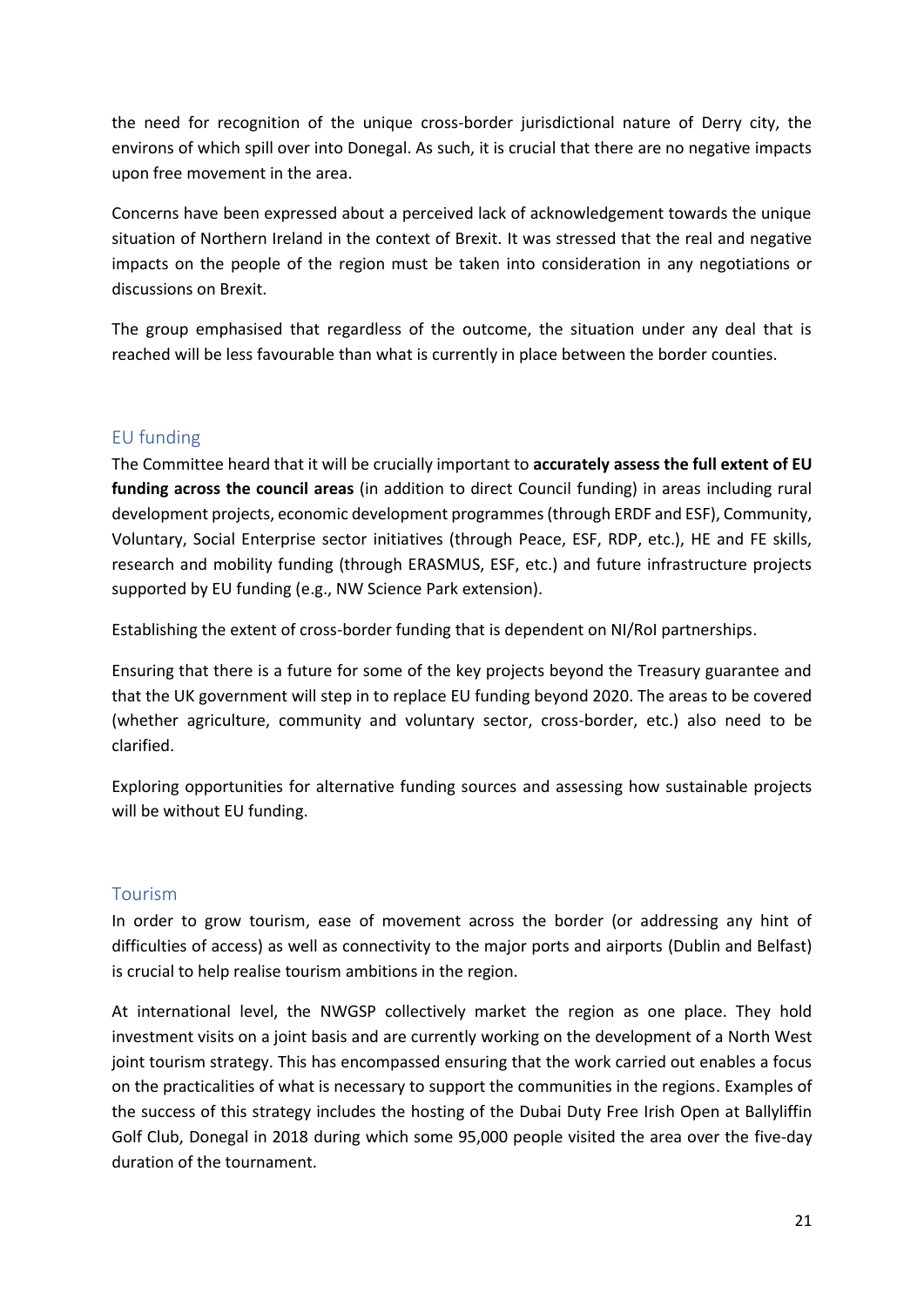The Committee heard about plans to develop Foyle Port, which straddles both sides of the border and is simultaneously in the EU and UK. The Committee heard that this is a natural deep-water harbour and plans to develop the area aim to cater for cruise liners and take advantage of the growing cruise ship business. This business would benefit tourism on both sides of the border and transform areas that are considered deprived. Phase 1 funding of €8m is proposed by Donegal Co. Council. The Committee were advised that the projected total cost is €30m and is expected to be repaid within 8 years by the projected value created by this investment.

### <span id="page-22-0"></span>Education

The cross-border region served by the NWSGP has a population of circa 350,000, approximately 35% of whom are aged 25 years or younger. This amounts to some 40,000 students in the region although retaining young people in the area has been difficult in recent years. Concerted efforts are being made on an aligned basis to assist in the retention of young people following their completion of higher education.

One such effort is the signing of a memorandum of understanding between Ulster University at Magee, Letterkenny Institute of Technology, the North-West Regional College and Donegal Education and Training Board. The aim of this is to ensure continued capacity for educational facilities to understand the current and emerging skills and educational needs of the communities and businesses in the region. Bespoke classes are created at all four institutions and a high percentage of students who participate in these courses go straight into employment at local level. In this sense, education is not only provided in consideration of the number of students in the region but is aligned with the skills needs of the region.

Concerns were raised relating to funding caps for Northern Irish students. The Committees' attention was drawn to issues with capping of local student numbers in Northern Ireland universities, due to the need to subsidise fees, making expansion difficult. The Committee heard that the cap on university places means that thousands of students move to Great Britain and go on to pursue their careers there. Concerns were also expressed about the Irish Government funding fees for students to study cross-border.

In May 2019 a MOU was signed by both Governments concerning the Common Travel Area which states that the CTA affords Irish and British citizens the right to access all levels of education and training, and associated student support, in each other's state, on terms no less favourable than those for the citizens of that state.

#### <span id="page-22-1"></span>**Health**

The Committee heard about Co-operation and Working Together (CAWT), which is a cross border health and social care partnership comprising the Health and Social Care Board and the Public Health Agency in Northern Ireland, the border counties of the Health Service Executive in the Republic of Ireland and the Southern and Western Health and Social Care Trusts in Northern Ireland.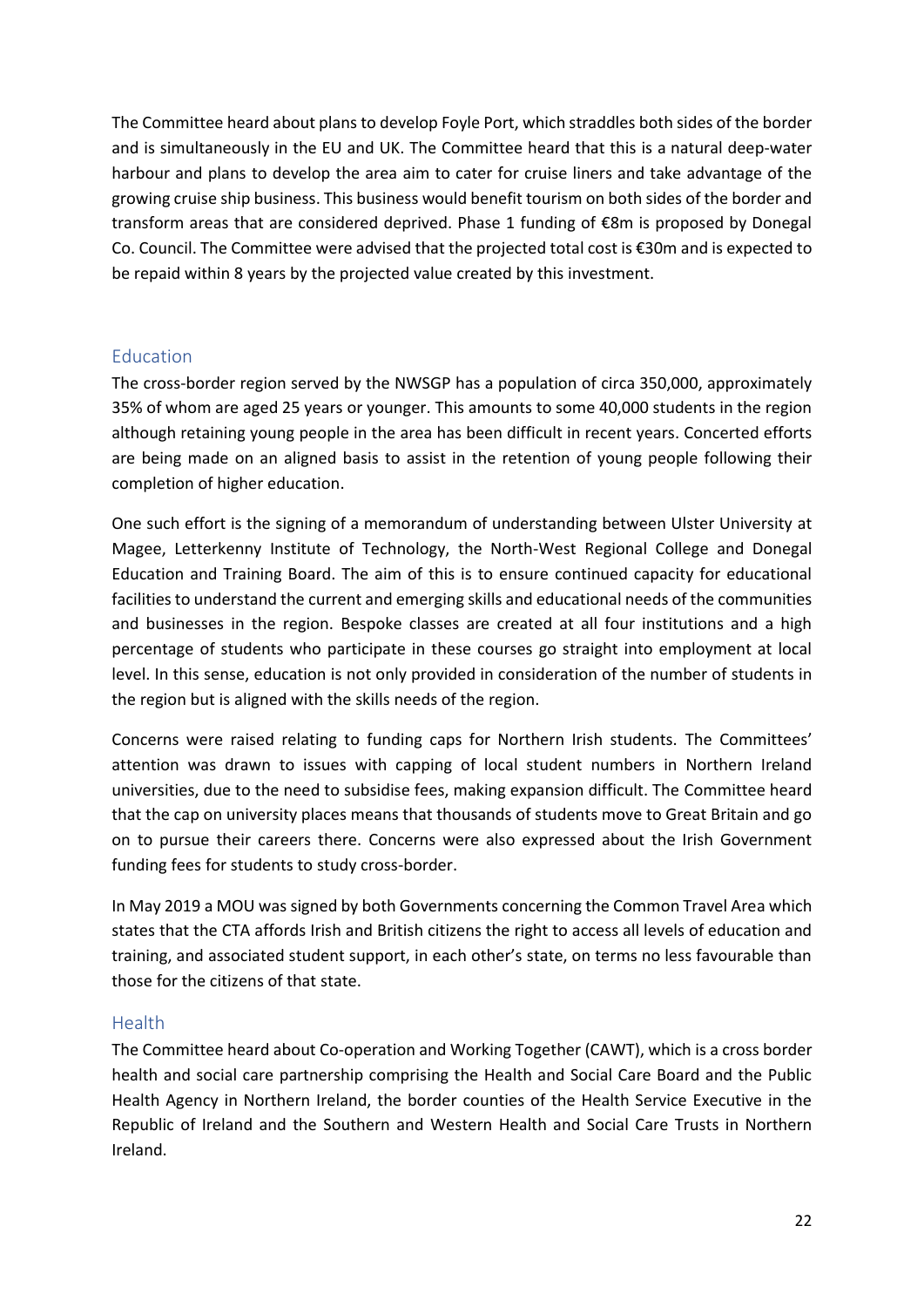CAWT is managing a range of cross border health and social care programmes, part financed by the European Union's European Regional Development Fund through the INTERREG VA crossborder Programme managed by the Special EU Programmes Body.

There two major hospitals located in the region – Letterkenny University Hospital and Altnagelvin Area Hospital, which stands on the outskirts of Derry. The Committee heard of the importance of maintaining the CAWT partnership in light of the fact that Altnagelivin is funded on a cross-border basis. The hospital provides significant services to the region, such as cancer and cardiac services. These services are dependent on the critical mass of the population. Funding from both the Irish and British Governments was made available as a critical mass was established showing these services to be sustainable. Changes to the cross-jurisdictional code that is currently in place would create difficulties in terms of movement, but also on a human level and in terms of making arguments to sustain services that serve the people of the region.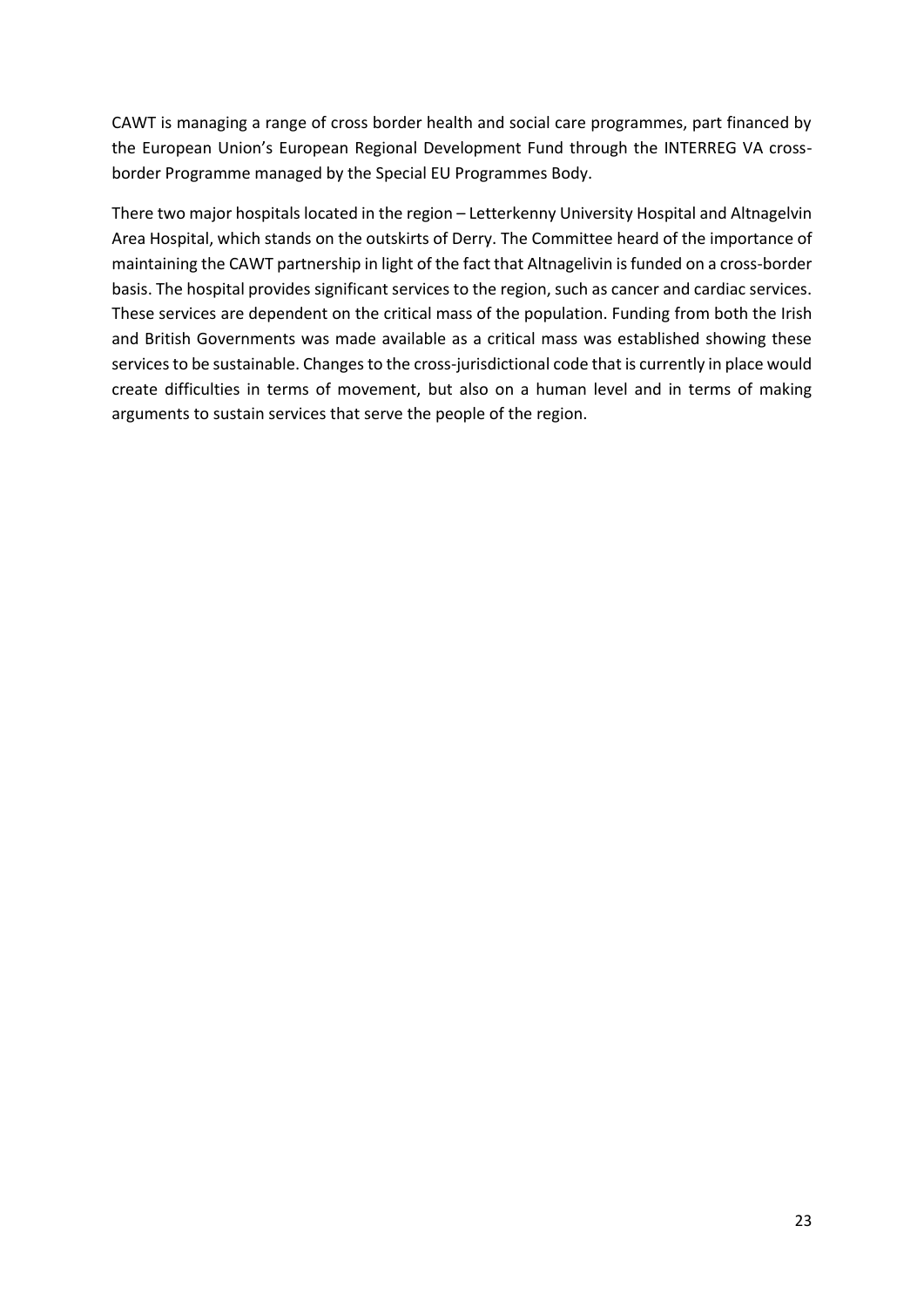# <span id="page-24-0"></span>**Appendix 1**

Terms of Reference:

(1) That a Select Committee consisting of seven members of Dáil Éireann be appointed to be joined with a Select Committee to be appointed by Seanad Éireann to form the Joint Committee on the Implementation of the Good Friday Agreement to consider—

(*a*) issues arising from Ireland's role as a signatory to the Good Friday Agreement, (*b*) ongoing developments in the implementation of the Good Friday Agreement, and (*c*) any proposals relating to the implementation of the Good Friday Agreement and such related matters as shall be referred to it by the Dáil and/or the Seanad from time to time, and to report back to both Houses of the Oireachtas at least once a year.

(2) The Joint Committee shall have the powers defined in Standing Order 85, other than paragraph (2A), (4A), (4B), (6A), (6B) and (6C) thereof.

(3) The Minister for Foreign Affairs and Trade (or a member of the Government or Minister of State nominated in his or her stead) shall be an *ex officio* member of the Committee and shall be entitled to vote in proceedings.

(4) Members of the Westminster Parliament elected from constituencies in Northern Ireland may attend meetings of the Joint Committee and of its sub-Committees and may take part in proceedings without having a right to vote or to move motions and amendments.

(5) The Chairman of the Dáil Select Committee shall also be the Chairman of the Joint Committee."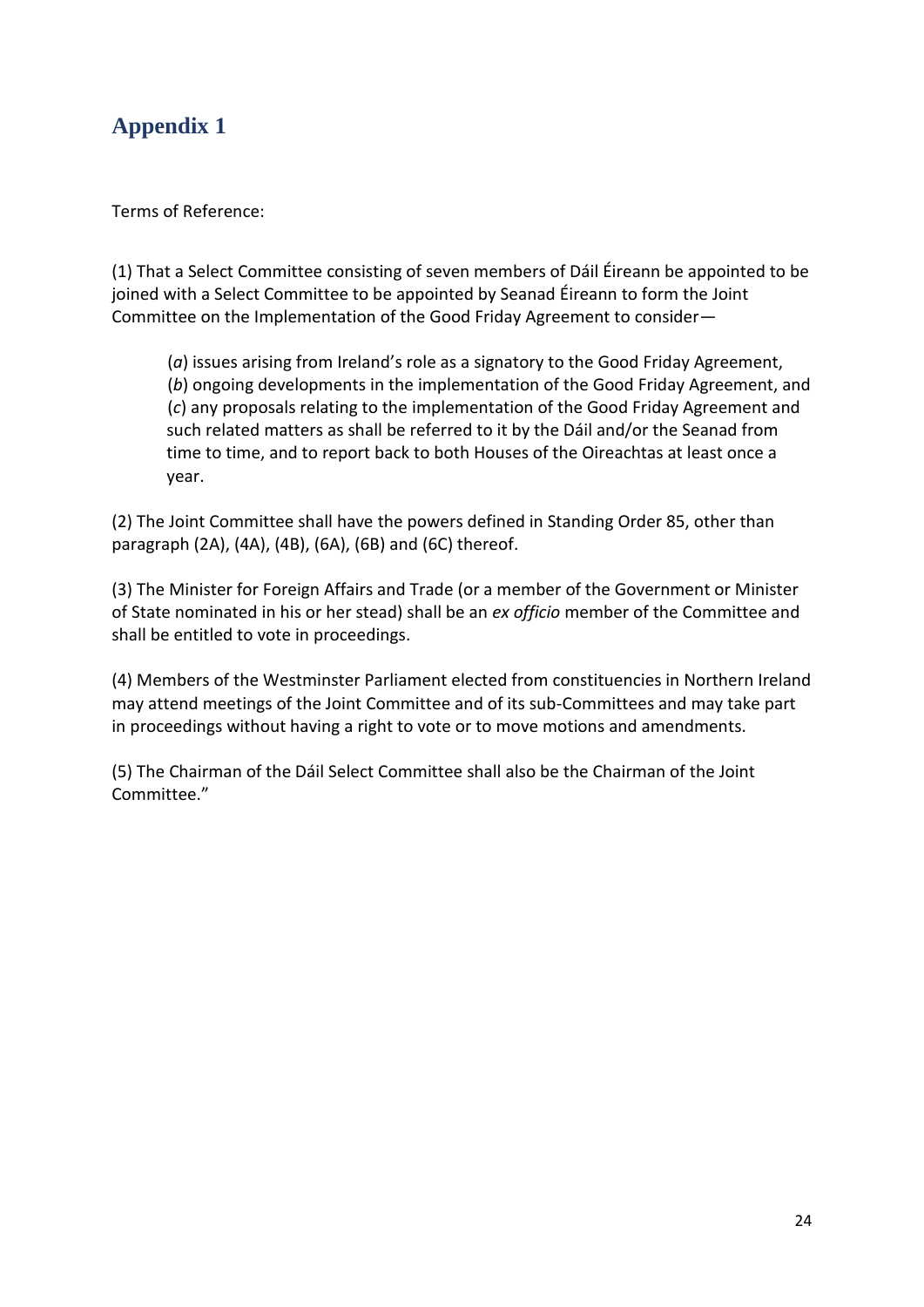<span id="page-25-0"></span>Joint Committee on the Implementation of the Good Friday Agreement

| Deputies: | Declan Breathnach (FF)                          |
|-----------|-------------------------------------------------|
|           | Fergus O'Dowd (FG)                              |
|           | Seán Crowe (SF) [Chair]                         |
|           | Tony McLoughlin (FG)                            |
|           | Maureen O'Sullivan (IND) - Independent 4 Change |
|           | Sean Sherlock (LAB)                             |
|           | Brendan Smith (FF)                              |
|           |                                                 |
| Senators: | Frances Black (IND)                             |
|           | Frank Feighan (FG)                              |
|           | Ned O'Sullivan (FF)                             |
|           | Gerard Craughwell (IND)                         |
|           | Niall Ó Donnghaile (SF)                         |

Notes:

- 1. Deputies nominated by the Dáil Committee of Selection and appointed by Order of the Dáil of 29 June 2016.
- 2. Senators nominated by the Seanad Committee of Selection and appointed by Order of the Seanad of 21 July 2016.
- 3. Senator Frank Feighan replaced Senator Jerry Buttimer and Senator Gerard Craughwell replaced Senator Marie-Louise O'Donnell by Order of the Seanad on 27 October 2016.
- 4. Deputy Fergus O'Dowd replaced Deputy Joe Carey Order of the Dáil on November 15 2016.
- 5. Deputy Seán Crowe nominated as Chair by the Dáil Committee of Selection and appointed by Order of the Dáil on 7 November 2017 and replaced Deputy Kathleen Funchion
- 6. Senator Denis Landy resigned his membership of Seanad Éireann on 28 November 2017
- 7. Senator Ned O'Sullivan replaced Senator Mark Daly by Seanad Éireann Committee of Selection 18 December 2018